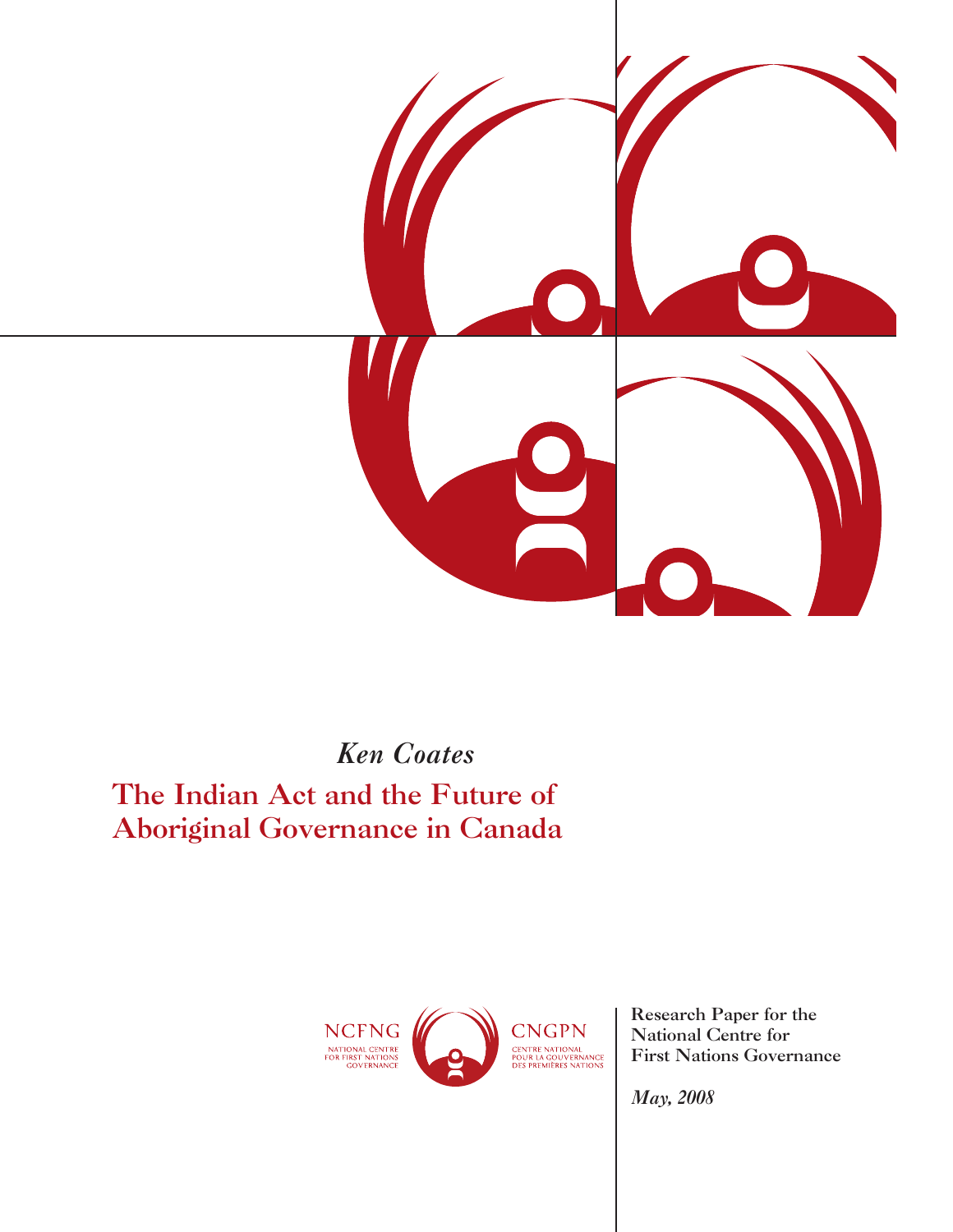## **The Indian Act and the Future of Aboriginal Governance in Canada**

The Indian Act is no longer an uncontestable part of the Aboriginal landscape in Canada. For decades, this controversial and intrusive piece of federal legislation governed almost all aspects of Aboriginal life, from the nature of band governance and land tenure systems to restrictions on Aboriginal cultural practices. Most critically, the Indian Act defines the qualifications for being a "status Indian," and as such has been the centrepiece of Aboriginal anger over federal attempts to control Aboriginal identity and membership. The importance of this historic legislation is now being steadily eroded. At the political level, Aboriginal and non-Aboriginal critics of the Indian Act offer biting critiques of the limits of Indian Act governance and argue for the elimination of this outdated and no longer relevant administrative device. At the same time, recently concluded modern land claims settlements have eliminated the authority of the Indian Act over specific Indigenous groups, replacing the federal law with complex agreements on governance, taxation and government to government relations.

Since being passed by Parliament in 1876, the Indian Act has been the touchstone for Aboriginal affairs in Canada. Few documents in Canadian history have generated as much debate, anger and sorrow as the Indian Act. Yet the legislation persists as a central element in the management of Aboriginal affairs in the country. While Aboriginal anger with historic and current terms of the Indian Act is deep and powerful, Indigenous politicians and governments remain strongly divided as to the value and purpose of the legislation. This is hardly surprising, given that the political structures and political cultures of Aboriginal communities across the country have, for generations, been created and distorted by the imposition of Indian Act government systems.<sup>1</sup>

It is important to understand both the origins and impact of the Indian Act. The Indian Act reflected the core assumptions held about Indigenous peoples by the dominant Euro-

<sup>1</sup> Wayne Dougherty and Dennis Madill, *Indian Government under Indian Act Legislation, 1868-1951* (Ottawa; Department of Indian Affairs and Northern Development, Treaties and Historical Research Centre, 1980).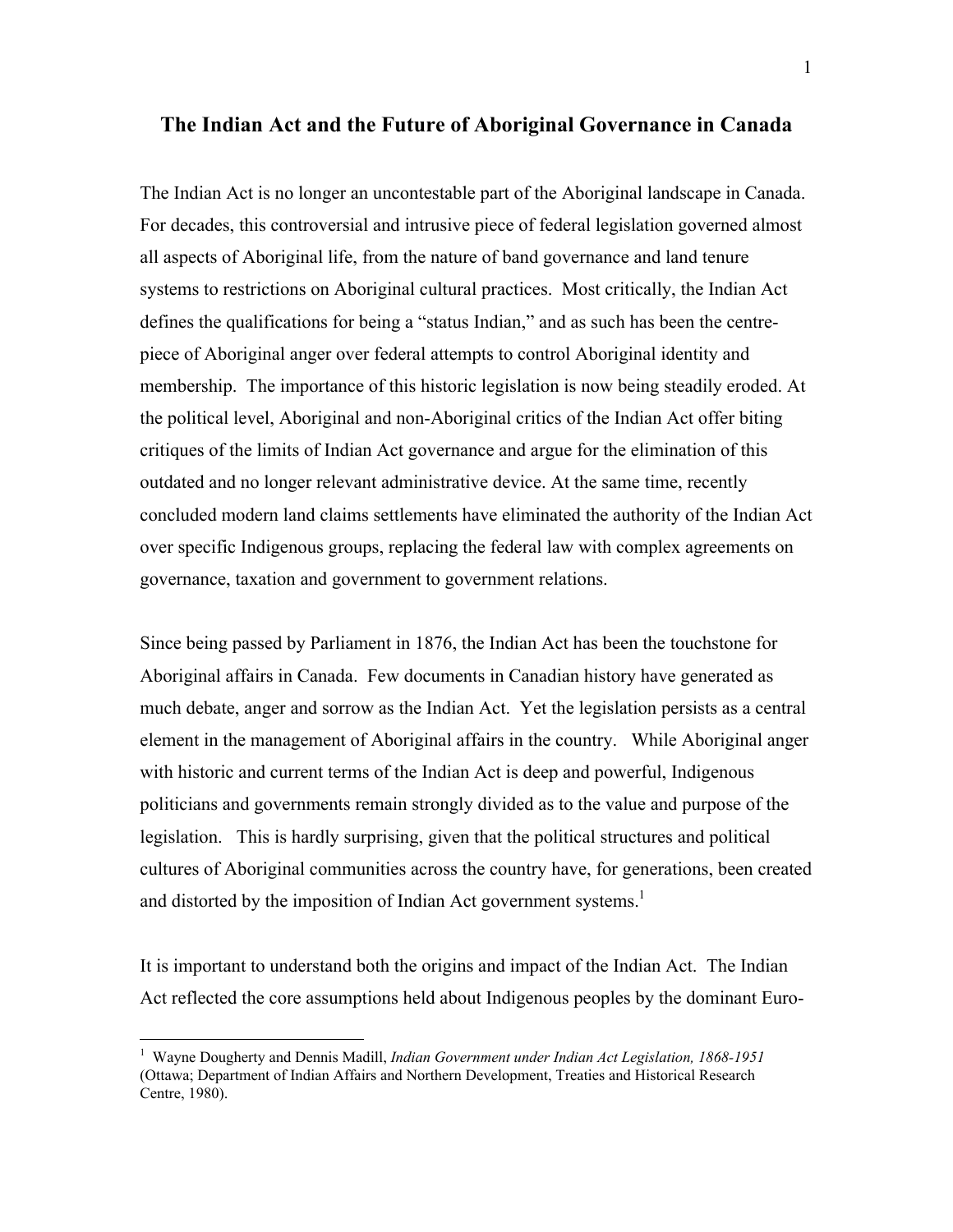Canadian society in the mid to late  $19<sup>th</sup>$  century. Its basic premises, summarized as providing for "civilization, protection and assimilation," were that the Government of Canada viewed Aboriginal people as wards, that Indigenous communities and governments were incapable of managing their affairs, that the nation sought eventually to integrate Indigenous cultures into the Canadian mainstream, and that the First Peoples had to be separated from the rest of Canadian society until they were ready for the transition. The Indian Act was, and is, a powerful tool in the hands of the federal government, giving federal civil servants the authority to manage band affairs, supervise Indigenous lands and trust funds, direct the personal and family lives of individual Aboriginal people, and deny basic Canadian civil and personal rights to hundreds of thousands of "wards" of the federal state. $<sup>2</sup>$ </sup>

Through the Indian Act, the Government of Canada granted itself wide-ranging authority over the lives of Aboriginal peoples and communities. The Act defined a "status Indian,"<sup>3</sup> thereby setting membership for the Indian bands recognized and created under

(1) Subject to section 7, a person is entitled to be registered if

(a) that person was registered or entitled to be registered immediately prior to April 17, 1985;

(b) that person is a member of a body of persons that has been declared by the Governor in Council on or after April 17, 1985 to be a band for the purposes of this Act;

 2 John Tobias, "Protection, Civilization, Assimilation: An Outline History of Canada's Indian Policy," in J.R. Miller, ed,, *Sweet Promises: A Reader on Indian-White Relations in Canada* (Toronto: University of Toronto Press, 1991).

 $3$  The definition of a status Indian under the Indian Act is a matter of considerable legal debate and interpretation. A flavour of the complexity can be found in the section of the Indian Act entitled "Persons entitled to be registered (see below). The text of the Indian Act can be found at http://laws.justice.gc.ca/en/showdoc/cs/I-5/bo-ga:s\_5//en#anchorbo-ga:s\_5. From the Indian Act, Section (6):

<sup>(</sup>c) the name of that person was omitted or deleted from the Indian Register, or from a band list prior to September 4, 1951, under subparagraph  $12(1)(a)(iv)$ , paragraph  $12(1)(b)$  or subsection 12(2) or under subparagraph  $12(1)(a)(iii)$  pursuant to an order made under subsection  $109(2)$ , as each provision read immediately prior to April 17, 1985, or under any former provision of this Act relating to the same subjectmatter as any of those provisions;

<sup>(</sup>d) the name of that person was omitted or deleted from the Indian Register, or from a band list prior to September 4, 1951, under subparagraph  $12(1)(a)(iii)$  pursuant to an order made under subsection 109(1), as each provision read immediately prior to April 17, 1985, or under any former provision of this Act relating to the same subject-matter as any of those provisions;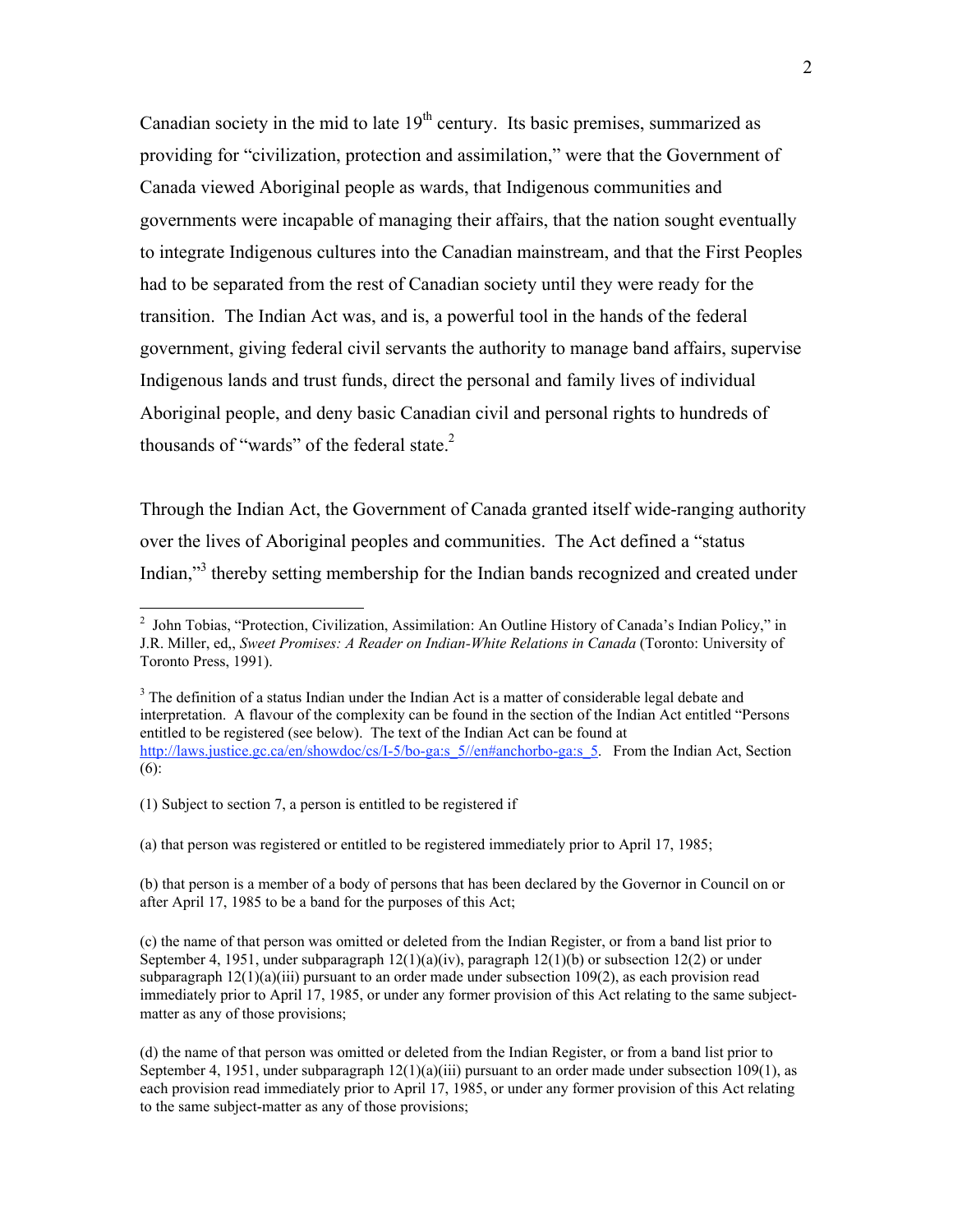the terms of the Act.<sup>4</sup> Indian Agents, appointed by the Government of Canada, had considerable power over elected Aboriginal officials, who held their offices under the terms and conditions set out in the Act. Indigenous people had significantly fewer rights than most other Canadians. At a time when the voting rights of other Canadians were being expanded, status Indians were denied the opportunity to vote. The government established the process of enfranchisement, which involved the removal of an individual from the list of status Indians. There were provisions for voluntary enfranchisement, started by an individual, and involuntary enfranchisement, which occurred when a status Indian entered university, became a doctor or lawyer, or was otherwise deemed by government officials to be ready for entry into the Canadian mainstream.<sup>5</sup> The Indian Act gave the Department of Indian Affairs and its officials control over reserve lands and resources and authorized them to regulate commerce and trade with Aboriginal people. The Act became the primary means of adapting federal policy to changing expectations and concerns about Aboriginal people. Amendments to the Indian Act banned crucial cultural ceremonies, such as the Sun Dance and the Potlatch, barred Aboriginal communities from hiring lawyers to pursue claims against the government, made illegal public meetings to discussion Indigenous affairs, and established pass systems which allowed Indian Agents to regulate the movement of people on and off reserves. Major

<sup>(</sup>e) the name of that person was omitted or deleted from the Indian Register, or from a band list prior to September 4, 1951,

<sup>(</sup>i) under section 13, as it read immediately prior to September 4, 1951, or under any former provision of this Act relating to the same subject-matter as that section, or

<sup>(</sup>ii) under section 111, as it read immediately prior to July 1, 1920, or under any former provision of this Act relating to the same subject-matter as that section; or

<sup>(</sup>f) that person is a person both of whose parents are or, if no longer living, were at the time of death entitled to be registered under this section.

<sup>4</sup> For a useful overview of this topic, see Megan Furi and Jill Wherrett, *Indian Status and Band Membership Issues* (Ottawa: Parliament of Canada, revised 2003). Available at http://www.parl.gc.ca/information/library/PRBpubs/bp410-e.htm. See also Alan Cairns, *Citizens Plus: Aboriginal Peoples and the Canadian State* (Vancouver; UBC Press, 2000).

<sup>&</sup>lt;sup>5</sup> See, for example, the statement by Aboriginal Legal Services of Toronto, http://aboriginallegal.ca/docs/sauve.factum.final.htm, specificialy Section 13.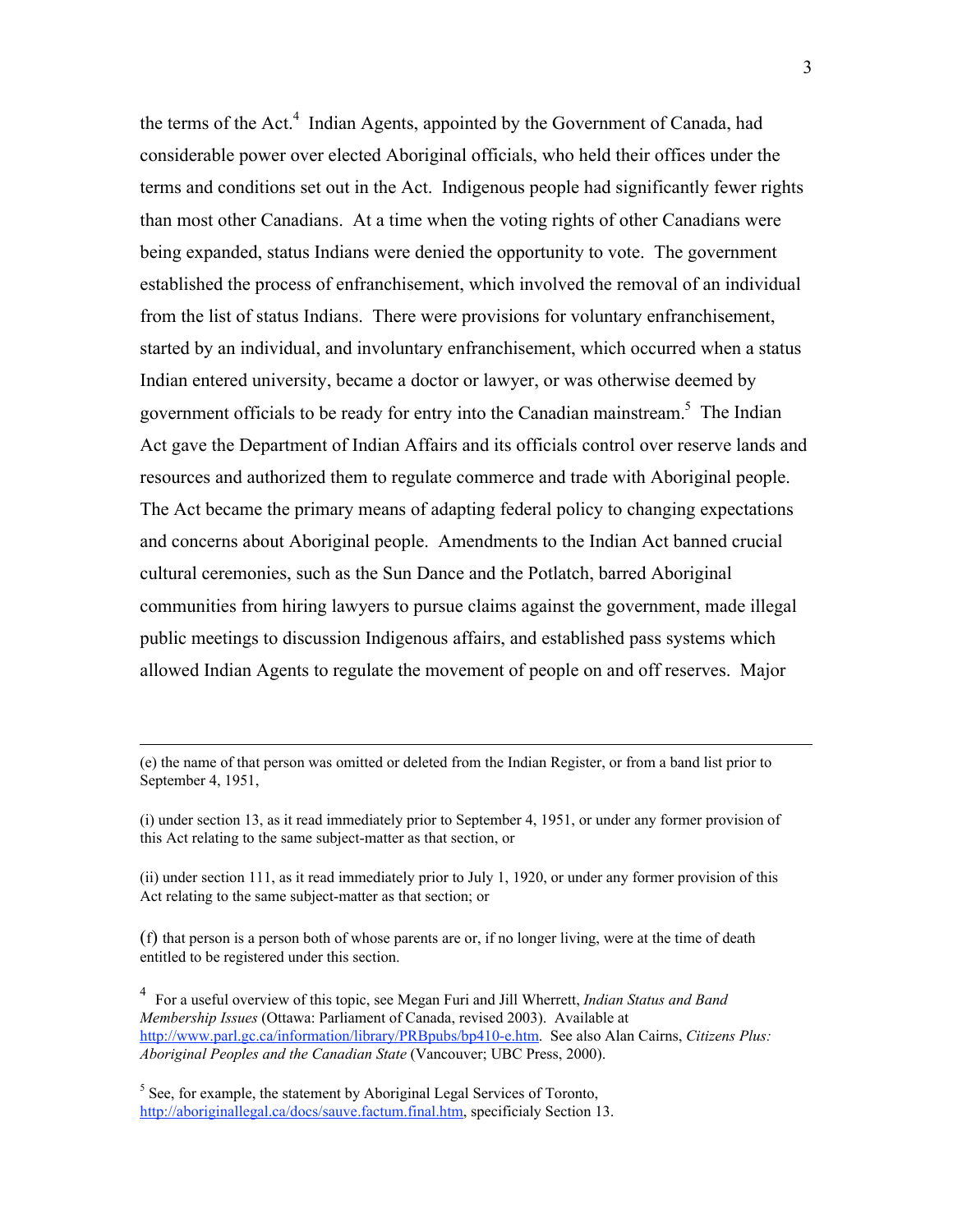amendments to the Indian Act in 1951 removed some of the more offensive elements of Indian Act, but prohibitions on voting and alcohol consumption remained until the 1960s.

As the final report of the Royal Commission on Aboriginal Peoples observed:

The Indian Act of 1876 created an Indian legislative framework that has endured to the present day in essentially the terms in which it was originally drafted. Control over Indian political structures, land holding patterns, and resource and economic development gave Parliament everything it appeared to need to complete the unfinished policies inherited from its colonial predecessors. Indian policy was now clear and was expressed in the alternative by the minister of the interior, David Laird, when the draft act was introduced in Parliament: "[t]he Indians must either be treated as minors or as white men." There was to be no middle ground.<sup>6</sup>

A list of powers and a description of governmental authority does not do justice to the impact of the Indian Act on Aboriginal people in Canada. The Indian Act, by itself, was simply a tool used by the Government of Canada to exercise near-total control over First Nations people. Unlike almost all other Canadians,<sup>7</sup> First Nations people had significantly fewer rights and political privileges. The government exercised comprehensive control over Aboriginal life, determining where and when they went to school, the management of their land and economic resources, prohibiting them from entering key professions, attempting to shape Indigenous cultures, and dominating daily affairs through the often aggressive hand of federally-appointed Indian Agents. $8$  It is difficult to categorize and describe the social and cultural consequences of this wideranging government intervention. Dependency, cultural loss, dispiritedness, and a

<sup>6</sup> *The Report of the Royal Commission on Aboriginal Peoples*, vol. 1, Looking Forward, Looking Back, Part Two: False Assumptions, Failed Relationship, Section 9, "The Indian Act. This report can be found at http://www.ainc-ina/gc.ca/ch/rcap/sg/sgm9\_e.html.

 $<sup>7</sup>$  Several immigrant groups, most notably those from Asia, and selected religious sects had restrictions</sup> placed on many of their basic civil rights. Conversely, other groups, Christian sects from Europe including the Hutterites and Mennonites, received special legal protection for group, religious and political rights.

<sup>&</sup>lt;sup>8</sup> Somewhat surprisingly, the work of Indian Agents has not attracted a great deal of historical attention. See, for a good example of the point made here, the work of Sarah Carter *Aboriginal People and Colonizers of Western Canada* (Toronto : University of Toronto Press, 1999) and Laurie Barron, "Indian agents and the North-West Rebellion," in L. Barron and James Waldrum, eds, *1885 and after: native society in transition* (Regina: Canadian Plains Research Centre,. 1986), 139-54.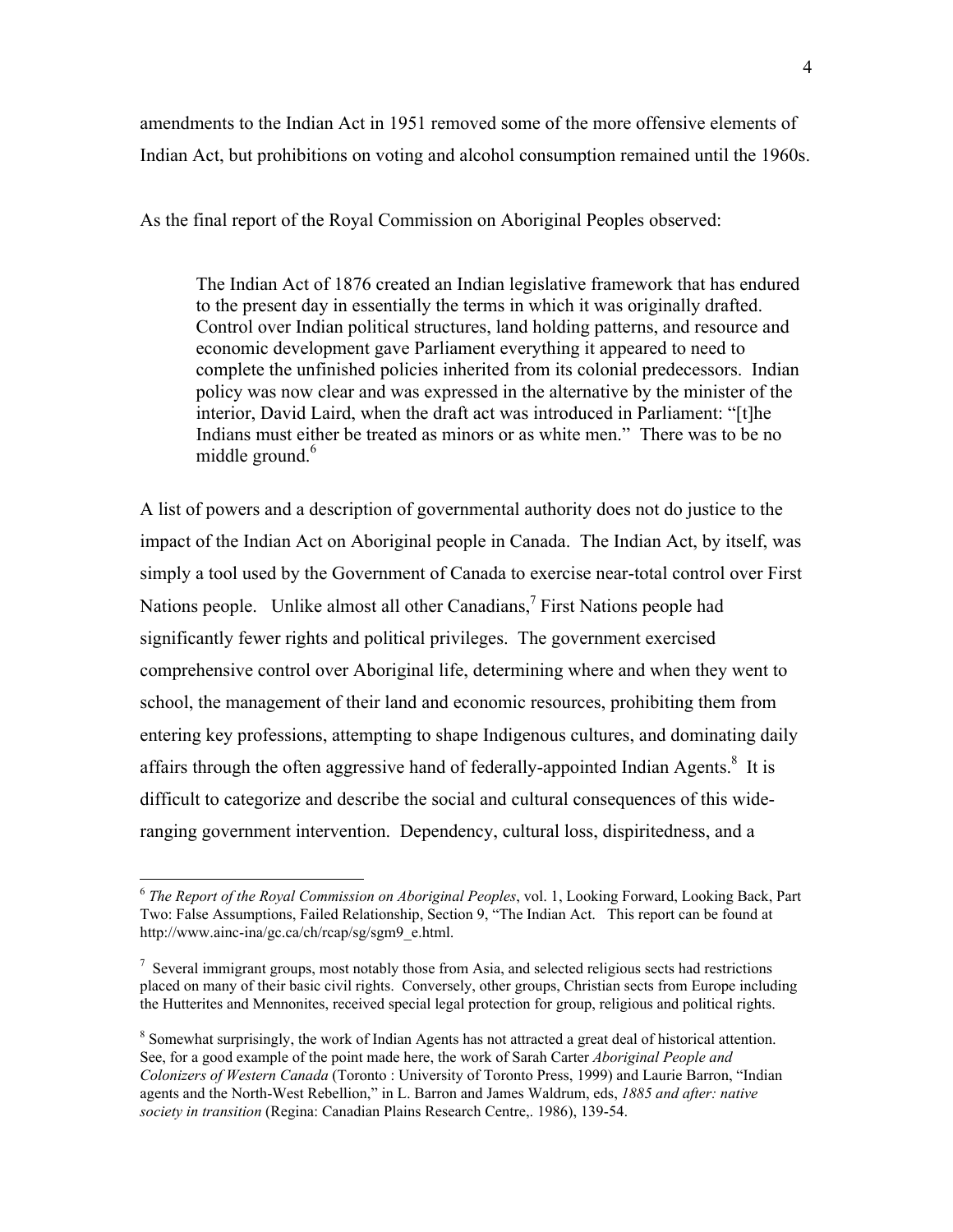profound sense of disengagement from the national political system are all logical outgrowths from a system that provided little room for individualism, collective action or a positive Indigenous agenda.

The existence and authority of the Indian Act did not mean that Indigenous communities simply accepted all of its rules and restrictions. Nor does it mean that they abandoned long-standing cultural and political practices simply because federal legislation imposed other models. In numerous instances – the rejection of the anti-potlatch proscriptions by West Coast First Nations is the best example $9 -$ Aboriginal communities found many ways to resist, ignore or overcome restrictions imposed by the federal government. Government-created Indian Act governments, with elected band chiefs and councils, often lacked legitimacy in the eyes of their people, which continued to respect and follow the directions set by hereditary chiefs and traditional political systems, even when all of the official authority and government program funding flowed through the band councils created and managed under the Indian Act.

Resistance to the Indian Act was, importantly, a central theme of late  $19<sup>th</sup>$  and  $20<sup>th</sup>$ century Aboriginal political life. In fact, Aboriginal challenges of the legitimacy of the federal government's controlling hand resulted in wide-ranging political and legal protests, including petitions to the Government of Canada and the British Crown, legal challenges in defense of Aboriginal land and resource rights, and a careful flaunting of Indian Act regulations. The federal government's response often included harsh legislative measures and amendments to the Indian Act, such as the provision to outlaw the potlatch (and subsequent arrests of those who publicly persisted in their cultural practices) and the prohibition on the hiring of lawyers to pursue Aboriginal rights through the courts. The passage of such laws did not stop Indigenous groups, for they continued to meet and organize, maintained cultural traditions in the face of concerted efforts by government to stop them, and retained their respect for hereditary leaders. But they

<sup>9</sup> Douglas Cole and Ira Chaikin (1990) *An Iron Hand upon the People: The Law against the Potlatch on the Northwest Coast (*Vancouver: Douglas & McIntyre, 1990). See also Tina Loo, "Dan Cranmer's Potlatch: Law as Coercion, Symbol, and Rhetoric in British Columbia, 1884-1890," in Tina Loo and Lorna McLean, eds., *Historical Perspectives on Law and Society in Canada* (1994), pp 219-253;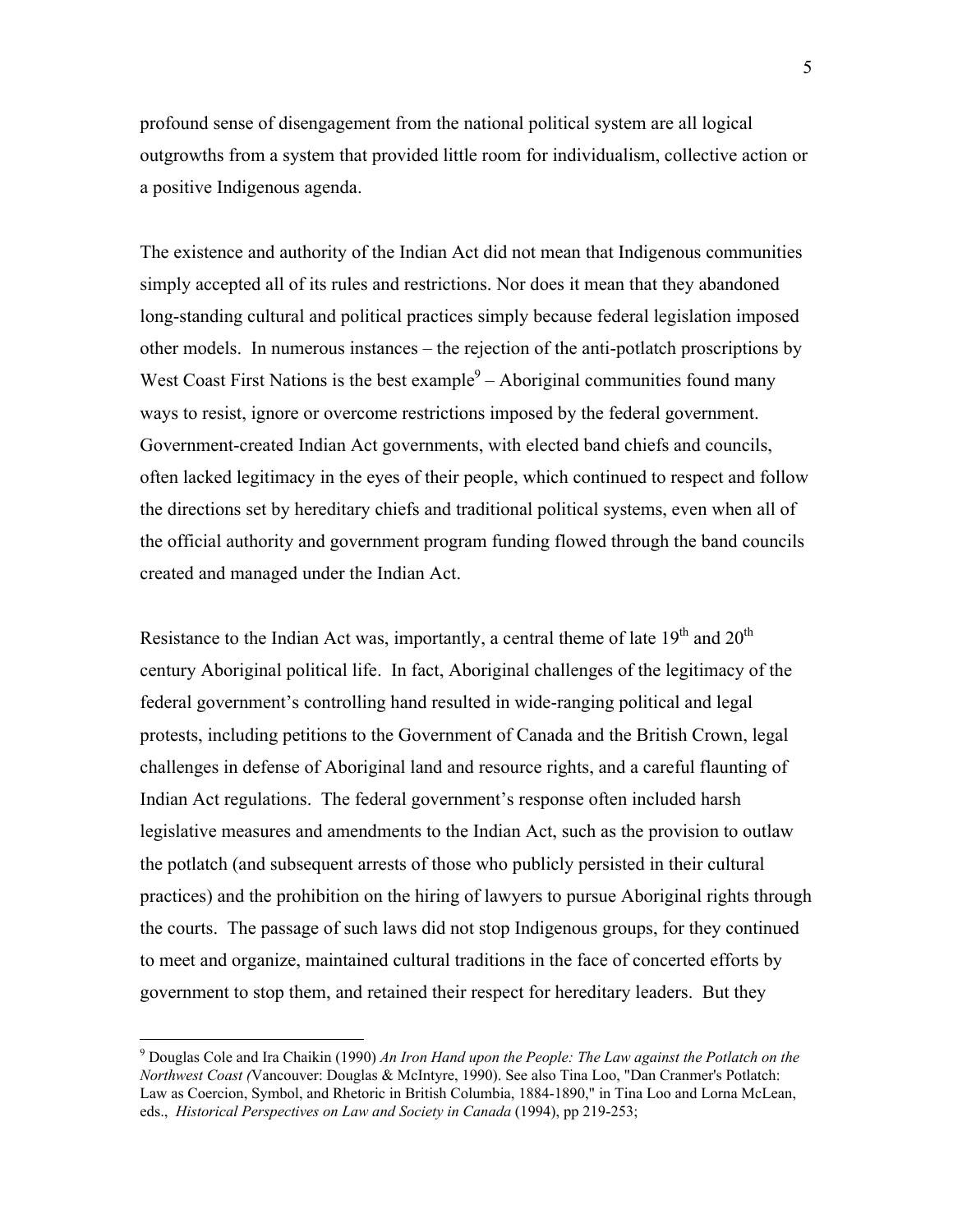functioned on a daily basis in an oppressive and unrelenting system that denied both control over their lives and the opportunity to participate in broader Canadian society.

With the expansion of Aboriginal political organizations and protests in the 1960s, the Indian Act came under intense scrutiny. Aboriginal politicians and supporters devoted considerable energy to exposing the colonial and paternalistic imperatives of the Indian Act to a somewhat disbelieving nation.<sup>10</sup> To the degree that non-Aboriginal Canadians paid much attention to Indigenous affairs in the 1960s – and few did – most assumed that the hand of government was gentle and benign, not authoritarian and controlling. Indigenous leaders documented the fundamental injustices entrenched in the Indian Act, found support for their insistence on voting and other rights, and gradually convinced the Government of Canada to back off from the most contentious and intrusive elements of the legislation.

The Indian Act became a matter of intense political debate, and some measure of innovation. Government of Canada, led at the time by Prime Minister Pierre Trudeau and with Aboriginal matters managed by Jean Chrétien, Minister of Indian Affairs and Northern Development, reviewed the Indian Act. Following considerable review, and rejecting the recommendations of the much touted Hawthorne Report,<sup>11</sup> commissioned to identify the underlying causes of Aboriginal disengagement from Canadian society, of only a few years earlier, the Government of Canada released the White Paper on Indian Affairs in 1969. Trudeau had a well-established distaste for nationalism in Canadian affairs, and likewise opposed special rights for any group of Canadians. The White Paper offered to change that. It proposed the elimination of Indian reserves, the end of the unique legal position of status Indians, the shift of services for Indians from the federal to provincial governments. In sum, the White Paper advocated the replacement of the collective rights of status Indians with greater integration with the individualistic Canadian mainstream.

<sup>10</sup> Harold Cardinal's highly influential *The Unjust Society: The Tragedy of Canada's Indians* (Edmonton: Hurtig, 1969) is the best example of this public denunciation of the Indian Act.

<sup>&</sup>lt;sup>11</sup> *A Survey of the Contemporary Indians of Canada* (Ottawa: Queen's Printer, 1967).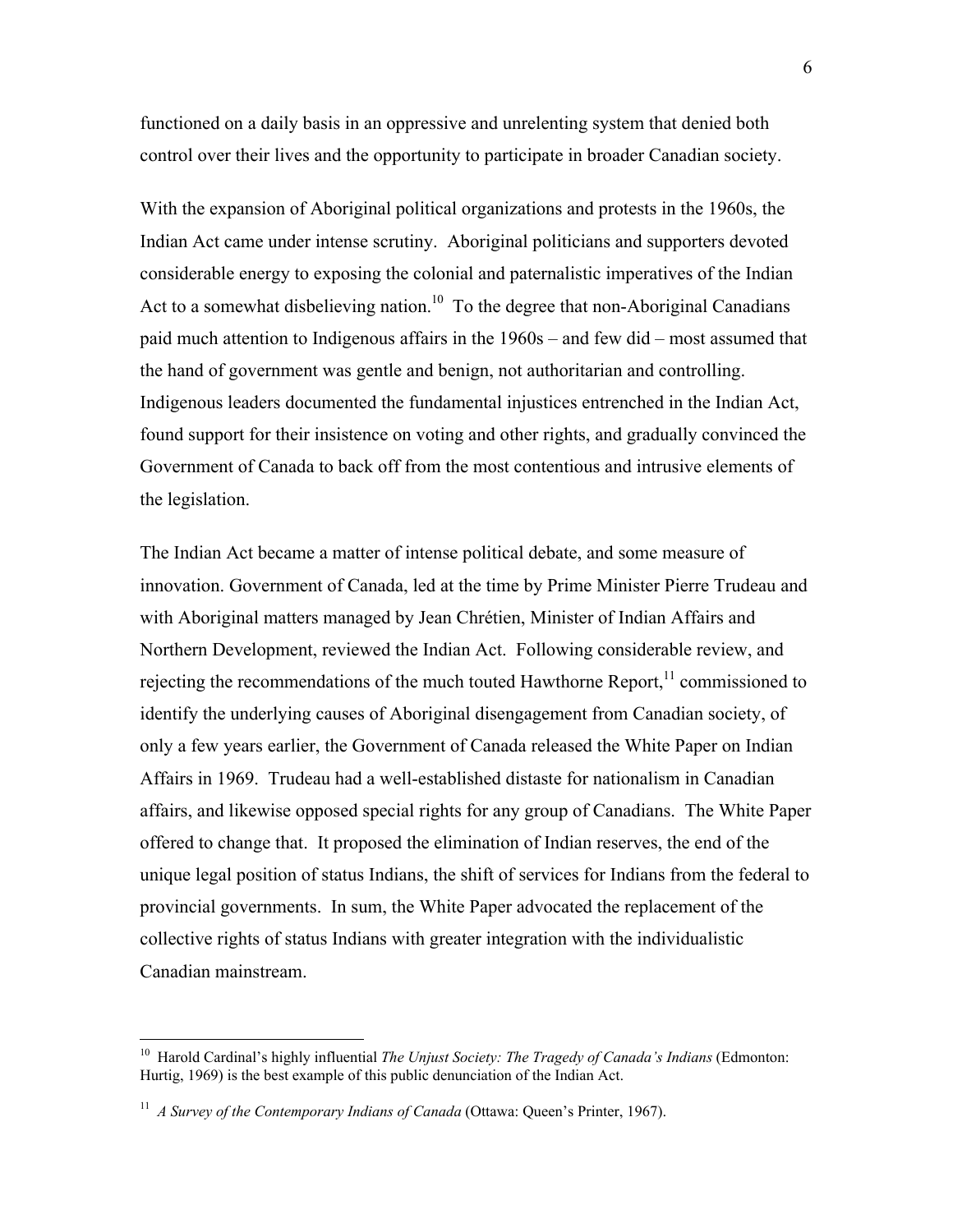The Government, which had consulted with Aboriginal politicians and communities and which had received contradictory advice on how best to proceed, was ill-prepared for the backlash that followed. Indigenous political leaders, most notably Harold Cardinal, President of the Indian Association of Alberta, responded with outrage. They saw the White Paper as an extreme act of colonialism, challenging the very roots of Indigenous identity and social organization. The Aboriginal leadership made it clear that they desired greater participation with the rest of the country<sup>12</sup> – there were powerful declarations of the need to transform the welfare-based economies of many reserves – but that their identity as distinct communities remained of fundamental importance. Where Chrétien anticipated widespread acceptance of the White Paper ideas, he experienced instead a fire-storm of protest and dismay. The Government of Canada backed down, although they moved very slowly away from the underlying belief that the Indian Act and the reserves created under the legislation contributed to the separation of Indigenous and other Canadians and thereby slowed their economic and social integration.

The decades following the debate over the 1969 White Paper saw dramatic changes in the legal and political status of Aboriginal peoples in Canada. The Government of Canada reluctantly agreed to negotiate Aboriginal specific and comprehensive claims. Dozens of negotiations commenced in the 1970s, moving slowly and often painfully toward eventual resolution.<sup>13</sup> Aboriginal politicians organized more effectively on the national level, and assumed a prominent, if uncertain, place in the country's political and constitutional life. They managed to get the attention of the Canadian electorate and, for a time, experienced a sharp positive spike in public support for Indigenous aspirations. Many communities, frustrated with the delays in the political process, took the federal and provincial governments to court, seeking redress for longstanding grievances, securing in the process important recognition of a wide array of land, resource and political rights. In the early 1960s, few Canadians paid more than passing attention to

1

<sup>&</sup>lt;sup>12</sup> The best review of the Aboriginal response to the White Paper is found in Sally Weaver, *Making Canadian Indian Policy: The Hidden Agenda, 1968-1970* (Toronto: University of Toronto, 1981).

<sup>&</sup>lt;sup>13</sup> While progress on land claims negotiations proved to be very slow, agreements were signed in northern Quebec, Labrador, the Eastern Arctic, most of the Mackenzie River valley, Western Arctic, most of the Yukon, and with several First Nations groups in British Columbia.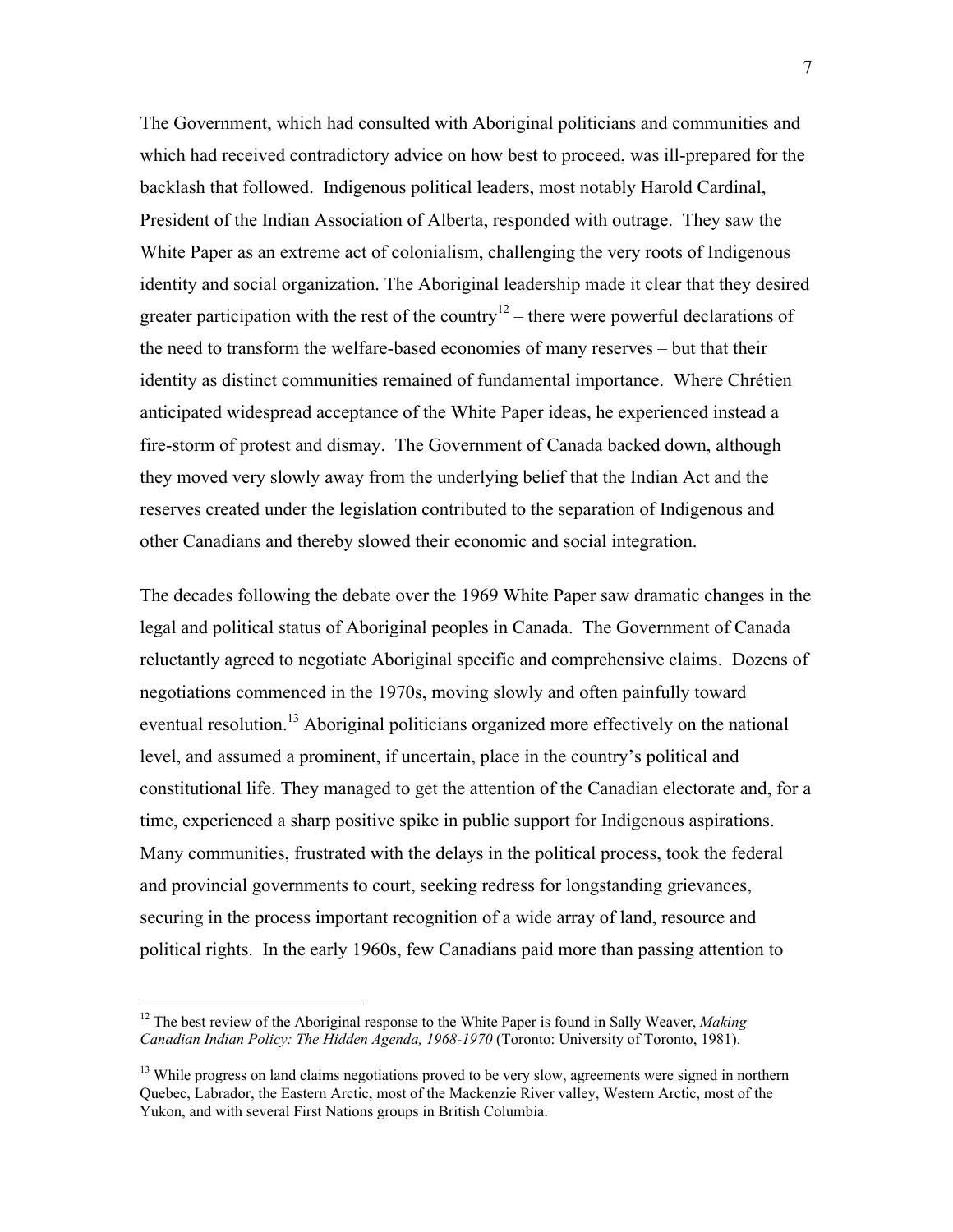Aboriginal affairs; by the end of the century, the political and legal battles of Indigenous people and communities often dominated provincial and national political debates.

**Indigenous Views of the Indian Act**: Defining the Indigenous response to the Indian Act is far from easy. For many, the Indian Act is the embodiment of Canadian colonialism and paternalism. It is the prime example of the intrusiveness of the Canadian state into the lives of Aboriginal people in this country and is generally held to be responsible for the serious social and cultural disruptions experienced by Indigenous peoples over the past century and a half. The Indian Act provided the Government of Canada with extraordinary powers over Aboriginal peoples, denied those some Indigenous peoples basic rights other Canadian took for granted, and imposed political and administrative structures that conflicted with Indigenous governance systems and values. For reasons too many to enumerate briefly, many Aboriginal Canadians revile the Indian Act and all that it represents, and wish only for its prompt removal from their lives. Leading Aboriginal intellectuals have found much fault with the Indian Act, explaining its colonial, paternalistic and patriarchal roots and its manipulative aspects.<sup>14</sup>

Why, then, do many Aboriginal leaders argue that the Indian Act should be maintained, as a substantial number do? The explanation is complex. The over-riding consideration is that Indigenous people and communities fear the withdrawal of federal commitments, as was proposed in the 1969 White Paper and as had been touted widely by the Reform Party and such non-Aboriginal thinkers as Thomas Flanagan. Knowing that there is considerable sentiment in favour of eliminating all specific Indigenous rights, Aboriginal people opt to protect the rights and structures that are already in place, including the Indian Act. At least, they argue, the Indian Act makes the federal government's legal and fiduciary responsibilities quite clear and re-enforces historical commitments to the Indigenous peoples in Canada. Harold Cardinal captured these sentiments when he wrote in 1969:

<sup>14</sup> See the summary in Alan Cairns, *Citizens Plus: Aboriginal Peoples and the Canadian State* (Vancouver; UBC Press, 2000), pp. 178-180.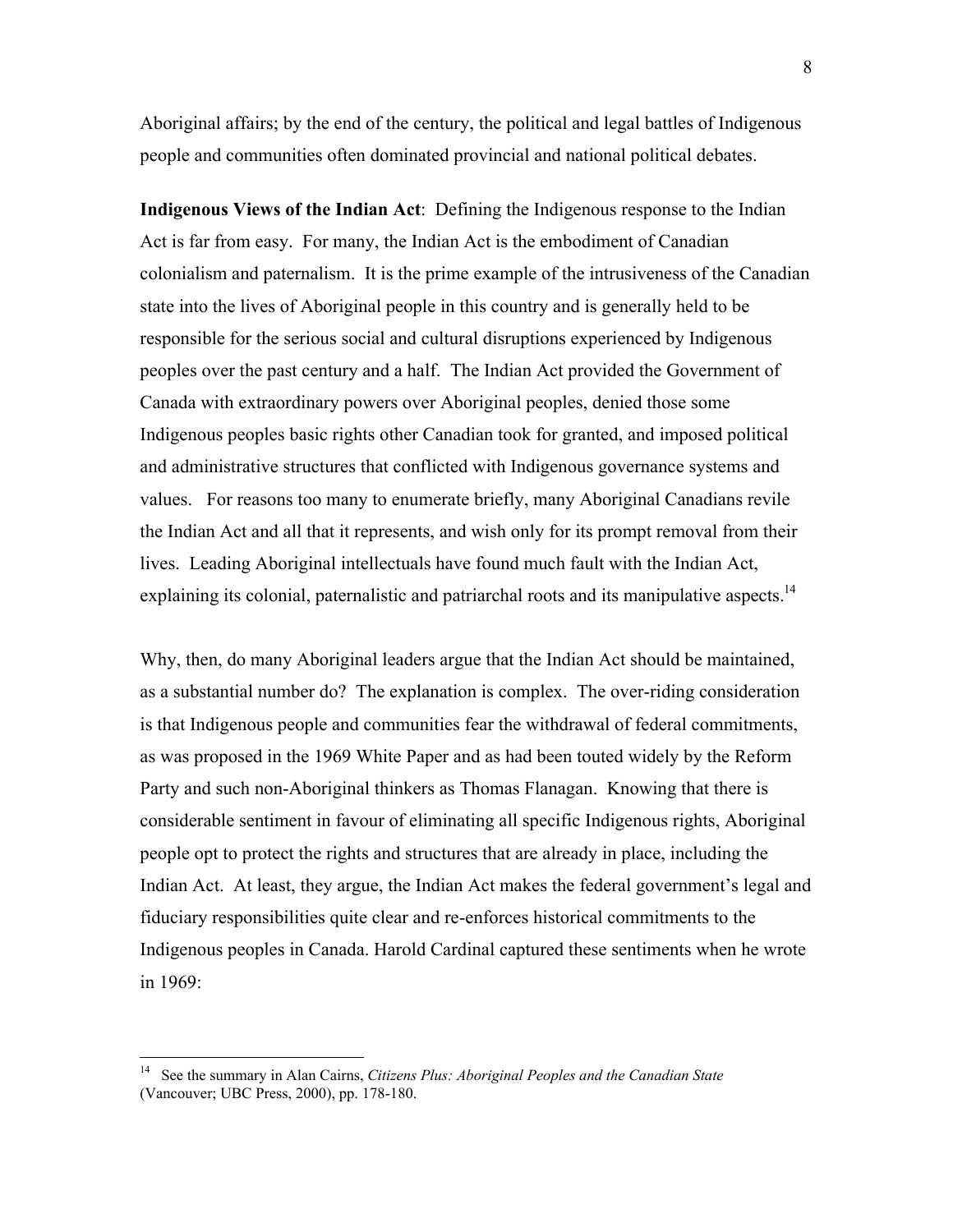We do not want the Indian Act retained because it is a good piece of legislation. It isn't. It is discriminatory from start to finish. But it is a level in our hands and an embarrassment to the government, as it should be. No just society and no society with even pretensions to being just an long tolerate such a piece of legislation, but we would rather continue to live in bondage under the inequitable Indian Act than surrender our sacred rights. Any time the government wants to honour its obligations to us we are more than ready to help devise new Indian legislation. $15$ 

At the same time, the structure and power of current Aboriginal governments in Canada arise out of the Indian Act. Band governments, chiefs and councilors operate on the basis of the authority granted in the Act; those who favour traditional means of community leadership often refer to these people as "Indian Act chiefs," suggesting that the political power is based on the colonial system and not traditional values. (There are, of course, communities like Six Nations where two systems operate alongside each other, one funded by the Government of Canada and the other by their communities.) For many First Nations people, elections are equated with Indian Act governance systems. Customary governance, in contract, provides to recognition of traditional social organization and means of selecting leaders and for broad community input into decisionmaking. It is wrong, however, to assume that Aboriginal communities face an either-or choice on governance, as many governance systems, like the Nisga'a Lisims Government, blends a variety of cultural and administrative concepts.<sup>16</sup> Those who favour, or who benefit from, the Indian Act political system support its continuation unless, as many argue, wholesale changes with appropriate legislative and constitutional guarantees are in place to ensure the continuity and authority of the replacement system.

The Congress of Aboriginal Peoples has emerged as the foremost public critical voice on the issue of the Indian Act. Given that the Congress represents off-reserve Indians and Métis across the country, the criticism of the Indian Act is not surprising. The Congress membership is generally excluded from the voting and administrative activities of Indian Act governments and have long been upset about the control exerted by what are often

<sup>15</sup> Cardinal, *The Unjust Society*, p. 140.

<sup>16</sup> http://www.nisgaalisims.ca/ provides details on the structure and operations of the Nisga'a system of government.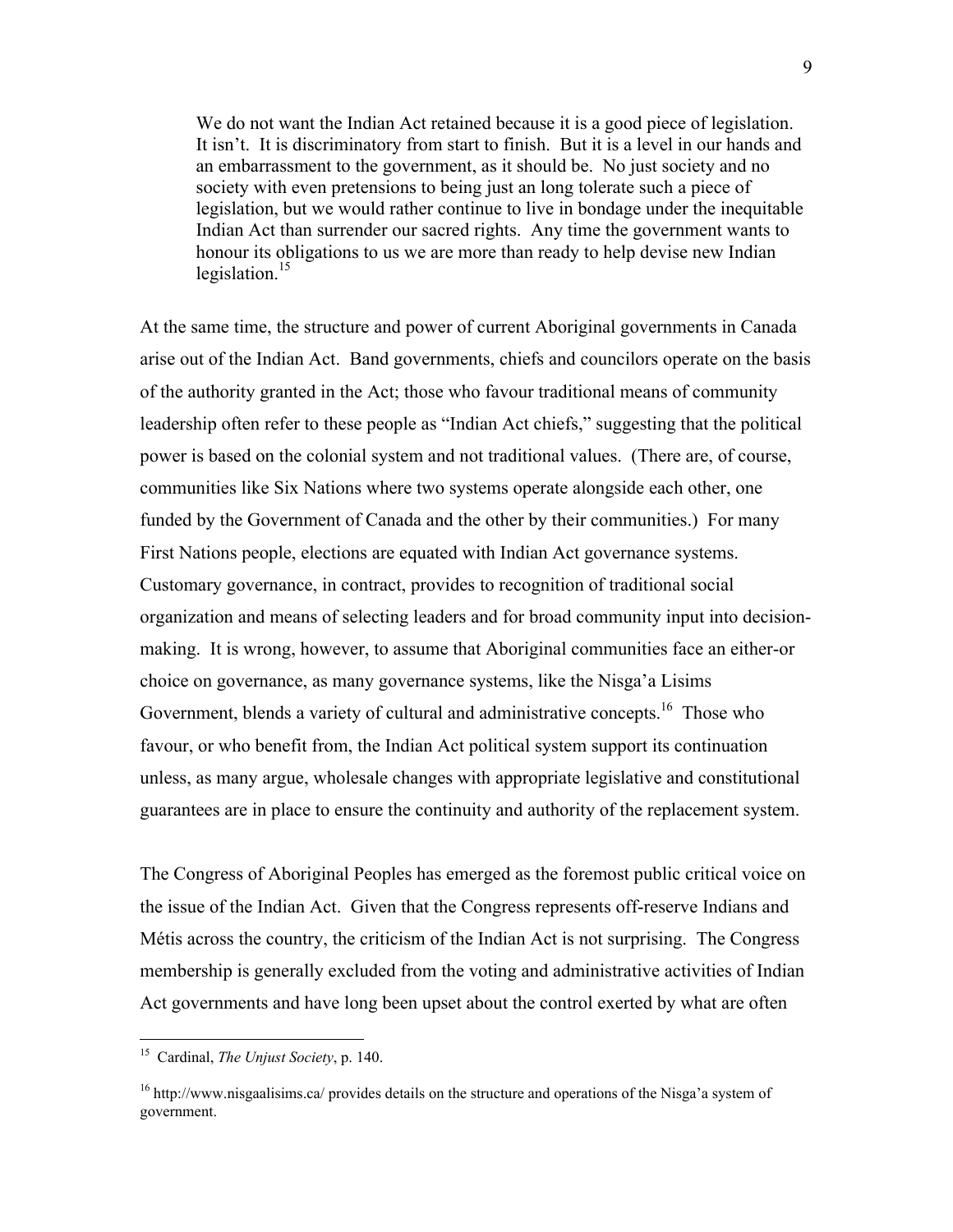described as "Indian Act Chiefs." These political leaders, the Congress argues, gain their authority and prestige from a piece of colonial legislation that is the opposite of Indigenous cultural values. Patrick Brazeau, National Chief of the Congress of Aborignal Peoples, has been particularly critical of the reserve system, Indian Act governments and Chiefs, and the emphasis on the empowerment of reserve governments. He proposed the adoption of a new Aboriginal Peoples Act, which recognized the rights and responsibilities of off-reserve status Indians, non-status Indians, and Metis. Brezeau argues that, as a consequence of the Indian Act, Aboriginal politicians defend a system that actually undermines the independence and autonomy of Indigenous peoples in Canada. As he noted in November 2006, "This re-nation-building must go on. I know this may be seen as a little but forceful on the chiefs, or many sound anti-chief – which it is – but at he same time, it makes sense. We have to get away from this reserve system."<sup>17</sup> Critics of Indian Act governments, and there are many across the country, suggest that the corruption and political difficulties encountered on some reserves as a direct consequence of the Indian Act. Only the removal of the Act and the establishment of truly Indigenous governments, they suggest, will result in proper management and governance of Aboriginal communities.

The internal critique of Aboriginal governments, of course, deflects attention away from the historical roots of contemporary governance and administrative challenges. Métis communities have long sought formal recognition of Indigenous rights and selfgovernment authority. Non-status Aboriginals, caught outside the Indian Act-constituted governments by the regulations of the Indian Acts, have long fought for recognition by the Government of Canada. The long history of legal and political dispossession has, therefore, created a contemporary situation that recognizes the self-government rights of some Aboriginal peoples while steadfastly ignoring those of other people and communities which see themselves as equally Aboriginal. The debate among Aboriginal peoples and often within Indigenous has been used by opponents of Aboriginal rights as a justification for rejecting Aboriginal arguments in favour of greater autonomy.

1

<sup>&</sup>lt;sup>17</sup> "Too many chiefs," Aboriginal leader says," Toronto Globe and Mail, 7 November 2006.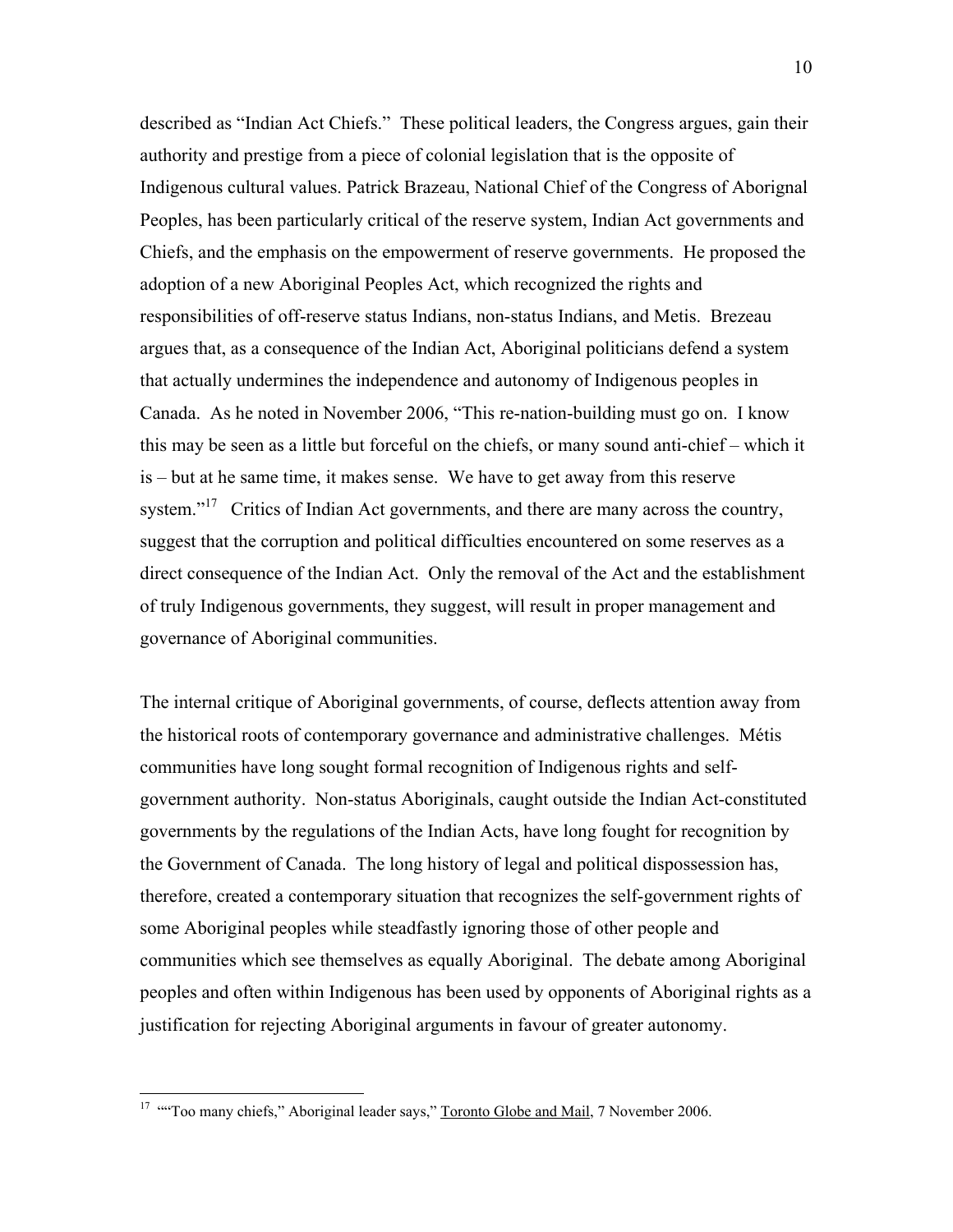On balance, most Aboriginal people in Canada would be pleased to see the Indian Act disappear – but only after an appropriate Aboriginally-controlled system, with firm and ongoing financial and legal commitments by the federal government, is in place. Given the current difficult state of affairs in most Indigenous communities, there is little enthusiasm for experimentation and even less confidence that the Government of Canada will take steps in the best interests of the Aboriginal peoples in the country. The Indian Act serves, by default, as the only viable means of governance and the management of Indigenous affairs, save for modern treaties. Only when Aboriginal peoples have had the opportunity to negotiate a substantially new and constitutionally protected system of governance and administration are they prepared to consider stepping away from the Indian Act. This has now happened in several parts of the country, providing an opportunity to contemplate Aboriginal life without the historical domination and constraints contained within the Indian Act.

**Federal and Non-Aboriginal Views of the Indian Act**: The Indian Act has survived for a surprisingly long time. Amended substantially on several occasions, its core principles remain substantially intact more than 100 years after its passage. That the legislation has been preserved for a very long time indicates the degree to which the basic assumptions of the Indian Act remained part of the Canadian mainstream. The Indian Act, after all, assumed that status Indian people were not capable of making major decisions for themselves, either as individuals or as political communities. The legislation codified the authority of the federal government, through the Department of Indian Affairs, and asserted government dominance over Indigenous peoples. The central commitments of  $19<sup>th</sup>$  century Indian policy – assimilation, civilization and protection – were imbedded in the Indian Act and remained as the foundation of non-Aboriginal assumptions and policy into the 1960s and 1970s.

The Hawthorne report, issued in 1967 under the title *A Survey of the Contemporary Indians of Canada*, provided the first systematic non-Aboriginal critique of the Indian Act. After reviewing the manner in which the federal government applied the Indian Act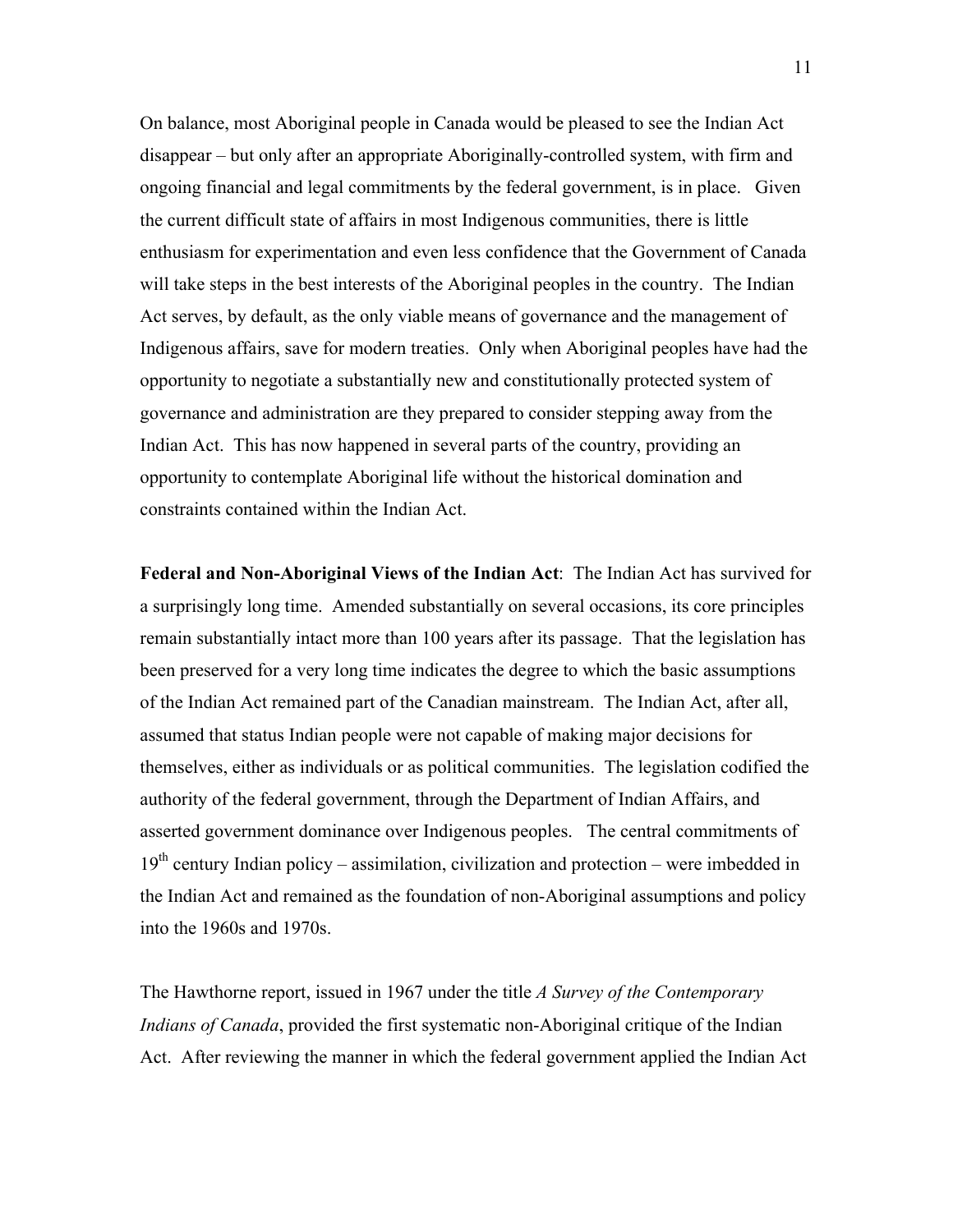and the degree to which provincial authorities had opted out of legislating on Aboriginal matters, the report observed,

What the federal government does or does not do is largely the result of its own discretionary determination of the ambit of its responsibilities…[T]he federal government has displayed a consistent tendency to limit its policies to reservebased Indians. The prevailing assumption has been than an Indian who established himself off the reserve in accordance with provincial residence requirements shall then become generally subject to the operation of normal provincial laws applied to non-Indians.

Interestingly, in a document penned in the mid-1960s but echoing intentions still dominant forty years later, "There is a noticeable trend to reduce the amount of ministerial and Governor-in-Council discretion in the Indian Act. The corollary of this is, of course, increased attention to self-government and Indian participation in decisionmaking."<sup>18</sup>

In the aftermath of the Aboriginal response to the 1969 White Paper on Indian Affairs, the federal government was at a loss to decide what to do with Aboriginal policy in Canada. Prime Minister Pierre Eliot Trudeau wanted to eliminate all of the special arrangements for status Indians and wished to have them absorbed into the broader Canadian political community. There was real astonishment in Ottawa when Aboriginal people rallied to oppose the White Paper and sought to preserve the Indian Act. The federal government did not really have a fall-back provision, for they also recognized that the assumptions and mindset imbedded in the Indian Act had to change, even if the commitments to federal responsibility and status Indian rights was to remain. From the 1970s through to the present, the Government of Canada has sought an alternative strategy, one that recognized and accepted Indigenous demands for a continuing federal-Aboriginal relationship, removed the offensive elements of the Indian Act, properly empowered Aboriginal governments and communities and provided an appropriate measure of political and administrative accountability.

<sup>18</sup> *A Survey of the Contemporary Indians of Canada* (Ottawa; Queen's Printer, 1967), Chapter 12, "The Legal Status of Indians."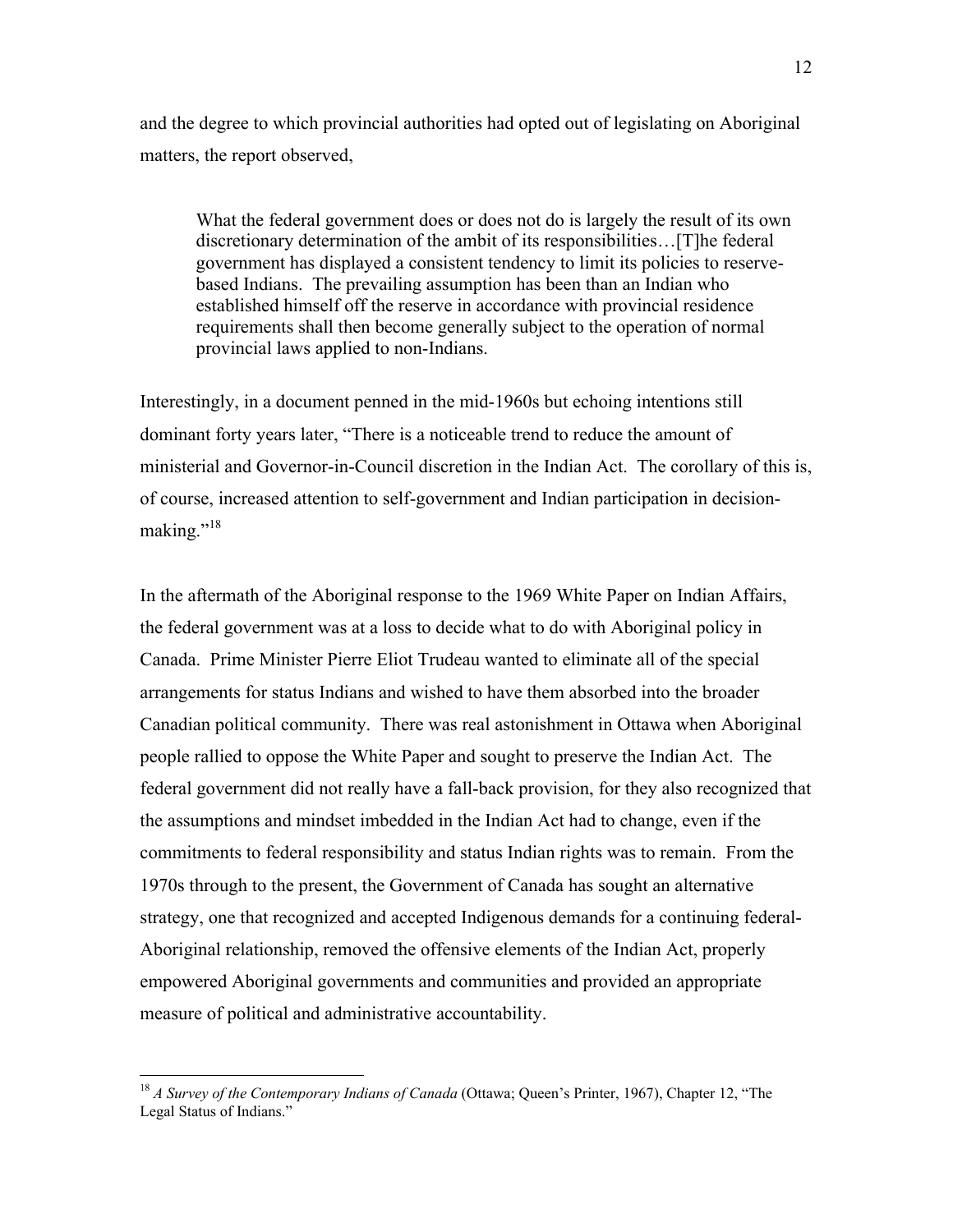High profile scandals in band governance and complaints about Indian Act governments led the federal government to contemplate major changes in the Act and in general policy. Robert Nault, Minister of Indian Affairs and Northern Development, attempted to change the Indian Act arrangements in the early 2000s. At this stage, the Government of Canada recognized that First Nations governments needed greater authority, more effective administrative procedures, and by ensuring local control over the daily management of Aboriginal affairs. Legislation was drafted which, the government believed, would shift the emphasis from Government of Canada-First Nations relations to the relationships between First Nations governments and First Nations people. Speaking to journalists in June 2002, Nault outlined the principal contributions of the proposed First Nations Governance Act:

This legislation as you know is a giant step away from the Indian Act, a piece of legislation that's 126 years old [and] that does not meet the modern needs of First Nations governance. The replacement on the governance side and the tools necessary to build a society and an economy and improve in the lives in the community I think are in this bill. It's a process, a piece of legislation that turns control over by-law making powers, local governance laws to the community, removes the role of the Minister in the day to day lives of the government and the community members. It gives more powers obviously back and far back to the people themselves and that's what this legislation was always intended to do.<sup>19</sup>

The First Nations Governance Act encountered both support and resistance across the country, with the Assembly of First Nations and chiefs and councilors leading the opposition and with others calling for its quick passage. They felt, in particular, that the demands for government accountability and oversight was a direct assault on Aboriginal autonomy and represented a lack of respect for Indigenous institutions.

Nault's plan was not implemented before the 2004 election. Minister Nault was not included in the cabinet of new Prime Minister Paul Martin. The new administration dropped the emphasis on institutional accountability and administrative reform. Through extended negotiations with Aboriginal representatives, the Martin government reverted to the previous approach of funding Aboriginal governments. The resulting Kelowna

<sup>&</sup>lt;sup>19</sup> Transcription, Conference Call Re: New First Nations Governance Act, 19 June 2002, 1 pm.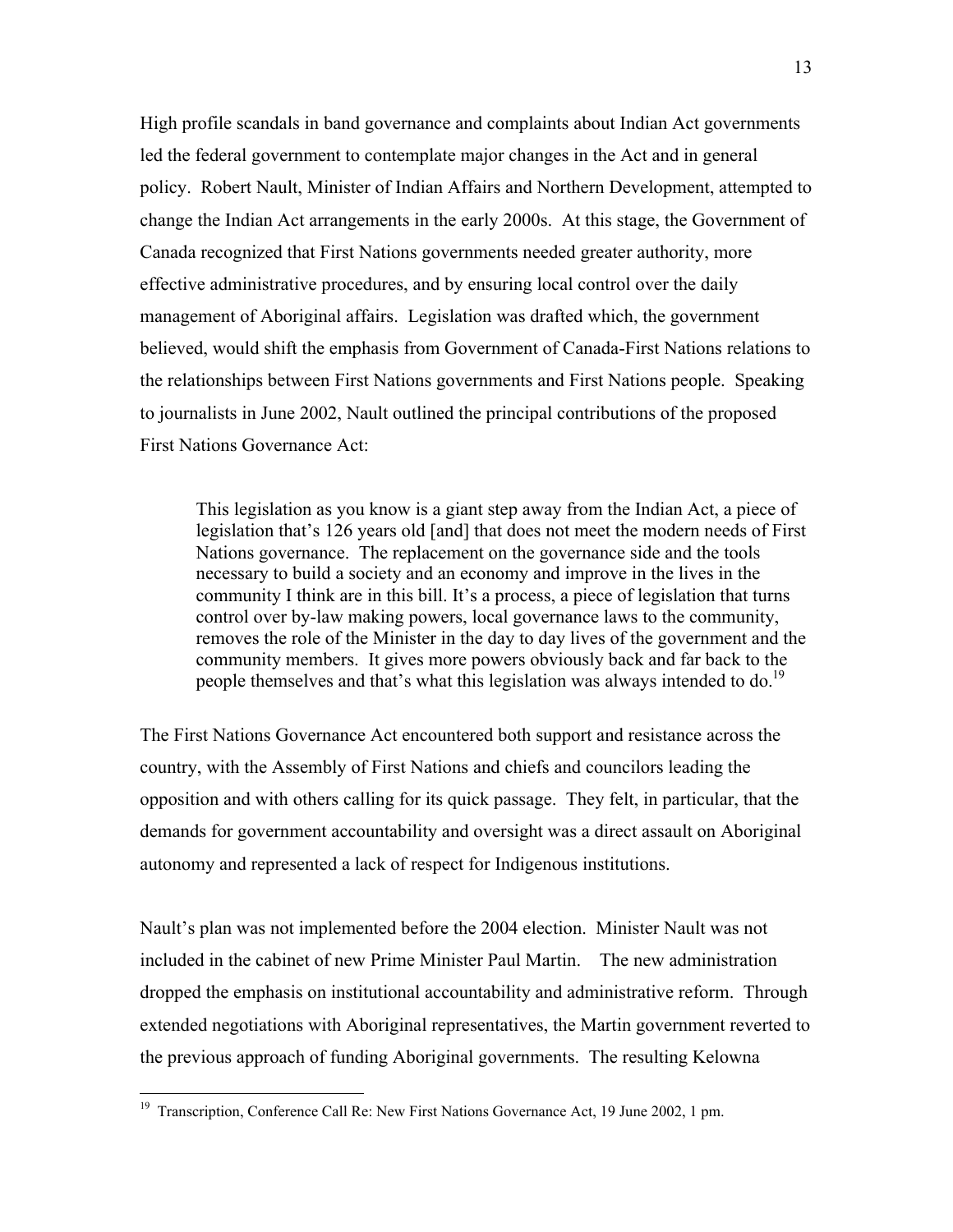Accord signed by Indigenous, federal and provincial leaders late in 2005 promised an investment of \$5 billion in Indigenous communities and programs and seemed to signal an end to efforts to reform Aboriginal governance and change the Indian Act. Following Martin's defeat in the January 2006 federal election, the Conservative Party of Canada in 2006 shelved the Kelowna Accord. Further reforms have been delayed, although the Conservatives have made clear that they support greater accountability, a stronger emphasis on democratic processes, and more efforts to improve individual property rights and economic development on reserves.

Thomas Flanagan, a long-time academic critic of Aboriginal rights and Indigenous selfgovernment, is now a key advisor to Prime Minister Stephen Harper. He continues to speak out on Aboriginal issues, including the relevance and role of the Indian Act. In a November 2006 commentary, Flanagan observed:

Aboriginal self-government is one of those rare ideas that can draw support across the entire political spectrum. Those on the left welcome it as the emancipation of oppressed people, while those on the right see it as an opportunity to dismantle an expensive system of bureaucratic socialism. Potentially, self-government can be a winner for everyone — left, right, and, most importantly, aboriginal people themselves — but only if we get beyond some basic difficulties of implementation.

The fundamental problem is the Indian Act, first passed in 1876 but based on even older legislative models. Its purpose was the exact opposite of selfgovernment. In the name of civilizing native people and preparing them for assimilation into Canadian society, it created a paternalistic regime in which Indians were not self-governing citizens but objects of administration. The minister of Indian Affairs, acting through appointed Indian agents, had control over property, contracts, education, employment, housing and other aspects of daily life that other Canadians manage for themselves in civil society.

When the demand for aboriginal self-government became irresistible, Canada responded, not by replacing the Indian Act with more appropriate legislation, but by abolishing the position of Indian agent and delegating departmental powers to local governments on Indian reserves. As a result, band governments now possess the same comprehensive control over their people's property, jobs, and housing that Indian agents used to exercise. In too many cases, local factionalism replaces distant administration as an oppressive force in people's lives.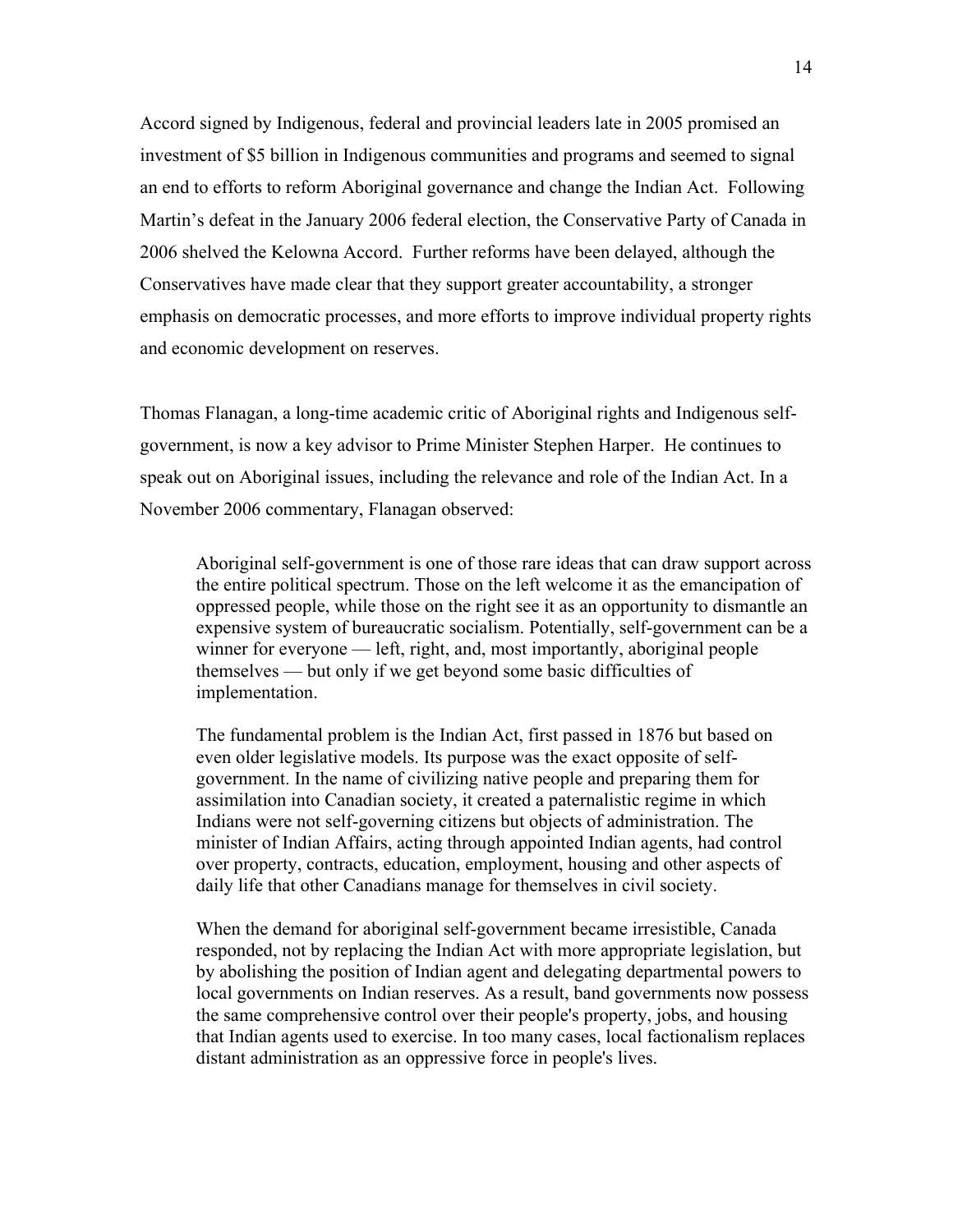It is not good enough simply to transfer such power from one level of government to another. The Indian Act urgently needs to be replaced, or at least amended, to create a modern framework for responsible self-government.

Flanagan's critique mirrors many of the comments offered by Aboriginal leaders and commentators over the years. He differs, often profoundly, in his preferred solutions. Flangan argued for increased emphasis on the following elements:

Increased democracy among First Nations communities and governments, including a reduced role for traditional and culture-based governments; Much greater accountability for Aboriginal governments, both in terms of electoral processes and financial management;

Self-funding of Aboriginal governments through local taxation, principally as a means of ensuring that communities pay close attention to the actions of their political leadership.

Expansion of individual property rights, and limitations on the rights of First Nations governments to control privately-held property.

Flanagan's comments fit with, and likely shaped, the Conservative Government's agenda, which called for an expansion of self-government while requiring greater accountability and oversight of First Nations governments. His strong views, widely shared in his controversial book, *First Nations, Second Thoughts*, 20 remain influential across the country. Importantly, Flanagan supports the elimination of the Indian Act, but shares a very different view of the desired outcome than most First Nations leaders. As he observed,

Aboriginal leaders would be better advised to get out in front, to co-operate with the federal government in developing a modern legislative framework for selfgovernment to replace the Indian Act. Better that than the imposed solution that will be the eventual response to obstruction.<sup>21</sup>

For the past twenty years, the Government of Canada has generally realized that a single national system for federal government-Indigenous relations would not work – as the

<sup>20</sup> Thomas Flanagan, *First Nations, Second Thoughts* (Montreal: McGill-Queen's University Press, 2000).

<sup>21</sup> Thomas Flanagan, "Bring Democracy to Indian Reserves," *Toronto Globe and Mail*, 20 December 2006.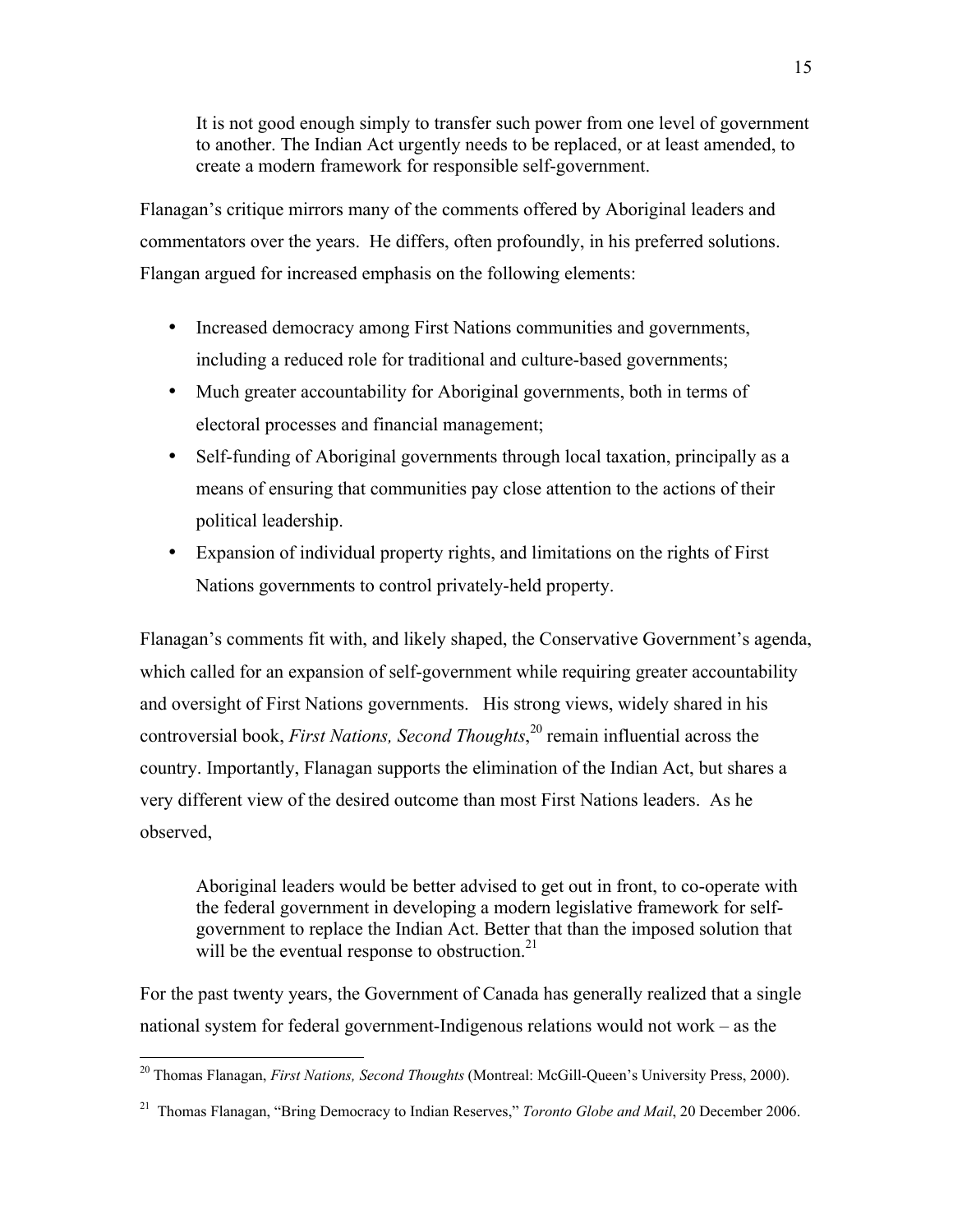experience with the Indian Act had shown over the generations. Emphasis shifted to negotiating with specific Aboriginal groups, initially through comprehensive land claims agreements and, more recently, through self-government accords with individual First Nations. The Indian Act, once the focal point for Indigenous-government relations in Canada, has been declining steadily in importance. New approaches have come to the fore, driven as much by Indigenous desires for change as government imperatives, providing Aboriginal communities and organizations with greater flexibility in considering the best means of governing their communities.

**Changing the Indian Act**: Few Canadians understand that the power and authority of the Indian Act is being steadily eroded in Canada. While the legislation remains in force – attracting a full measure of criticism and complaint from all sides in the Aboriginal rights debate – significant steps have been taken to change the scope and application of the Indian Act. Recently concluded comprehensive agreements have included significant provisions relating to the Indian Act and have, in the process, removed the Act as the most influential element in the governance and administration of the lives of Indigenous peoples. Under Robert Nault, Minister of Indian and Northern Affairs, the Liberal government attempted in the first years of the  $21<sup>st</sup>$  century to remake Indigenous governance in Canada through the First Nations Governance Act. The intention of the legislation, from the government's point of view, was to strengthen accountability requirements and to make Aboriginal governments more responsive to their communities. Aboriginal response to the proposal was harsh and critical. As one journalist wrote of the proposed legislation:

Still today, with all-embracing and oppressive oversight, Canada's Indian Act comprehensively shapes, directs and determines the basic "local governance" powers and cost accounting functions of those 600-plus band councils. It has never really been seen by tribal leadership as a desired framework, but its replacement or modification at this stage must meet the highest standards and expectations of an educated and increasingly astute Aboriginal leadership seeking its restored sovereignty. And the First Nations Governance Act leaves much to be desired. $^{22}$ 

<sup>&</sup>lt;sup>22</sup> "Canada's First Nations Governance Act is Nothing of the Sort," Indian Country, 28 June 2002 (available on-line at http://www.indiancountry.com/content.cfm?id=1025272931)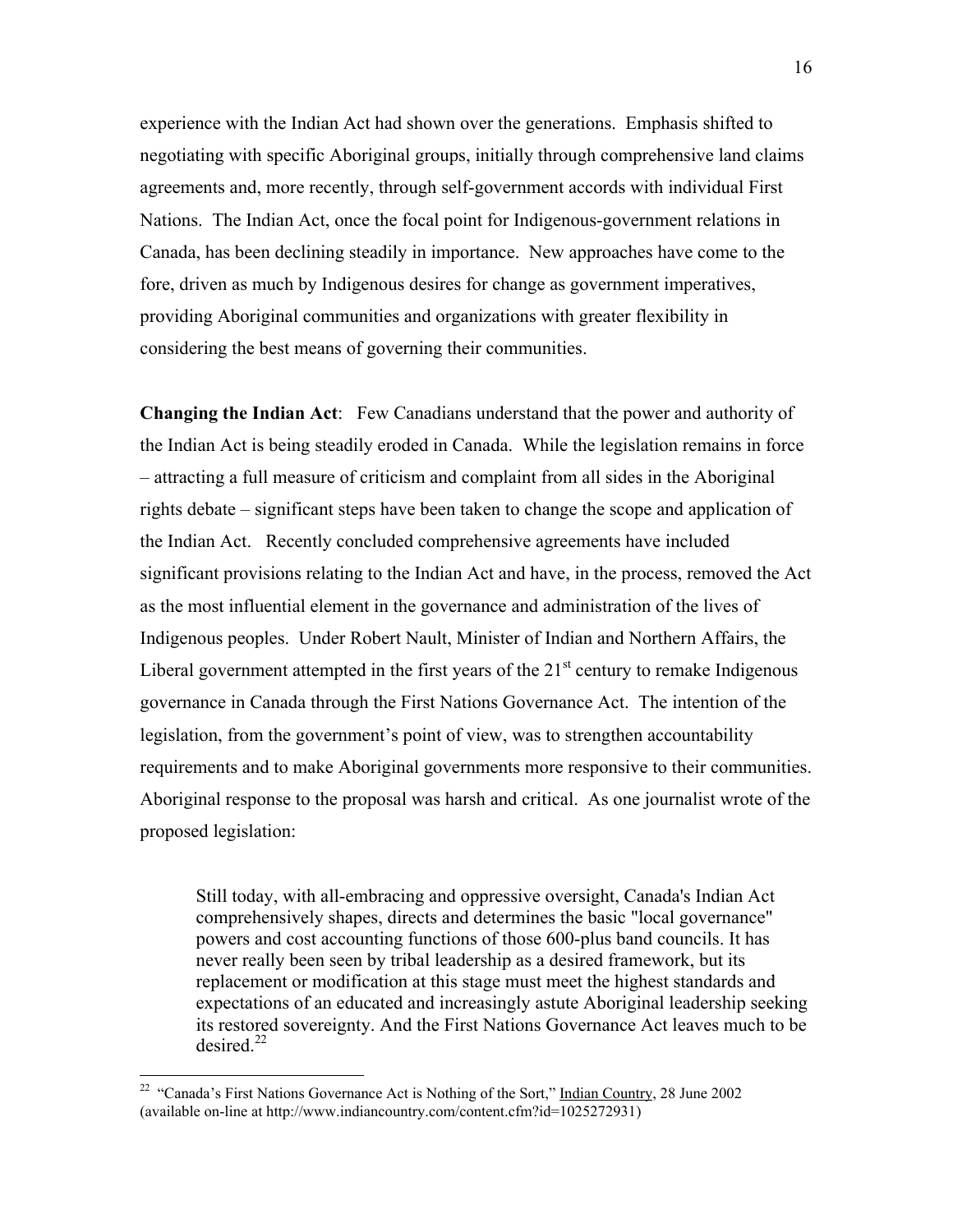The Indian Act is now being replaced, not in the dramatic fashion envisaged by Jean Chrétien and Pierre Trudeau in 1969 or even Robert Nault's more transitional changes outlined in the First Nations Governance Act. Rather, a series of small, transitional stages, primarily through modern treaties, are transforming the reach and authority of the Indian Act and foretelling a time in the near future when the Indian Act will no longer figure as prominently in Aboriginal affairs. The net impact of these changes – hidden by the fact that few Canadians know that they are underway – will be to accelerate the reconsideration of the role of the Indian Act, generate new approaches to band and tribal council government, and generally encourage group-specific approaches to Aboriginal governance across the country.

**The Indian Act in Modern Land Claim Settlements**: Negotiation of comprehensive land claims agreements in Canada commenced in 1973, when the federal government commenced talks with the Yukon Native Brotherhood (later the Council for Yukon First Nations). Twenty-two years later and two years after the major agreement had been signed, in February 1995, the Umbrella Final Agreement and the Final and Self-Government Agreements for four Yukon First Nations (Champagne and Aishihik, Teslin Tlingit, Vuntut Gwitchin and Nacho Nyak Dun) became law. Other Yukon First Nations subsequently signed final agreements, with self-government accords, bringing most of the Yukon's First Nations into a radically different relationship with the Government of Canada.

The crux of this new relationship is that the authority of the Indian Act has been significantly diminished in the Yukon. Reserves, the geographic cornerstone of federal Indian policy for a century and a quarter, have been replaced by settlement lands. The long-standing and often contentious exemptions from taxation were to be phased out. Yukon First Nations had to create new governance structures and administrative arrangements, utilizing in part the territory-wide presence of the Council for Yukon First Nations. First Nations governments operating under settlement agreements, with much wider scope than those regulated by the Indian Act, had to design and implement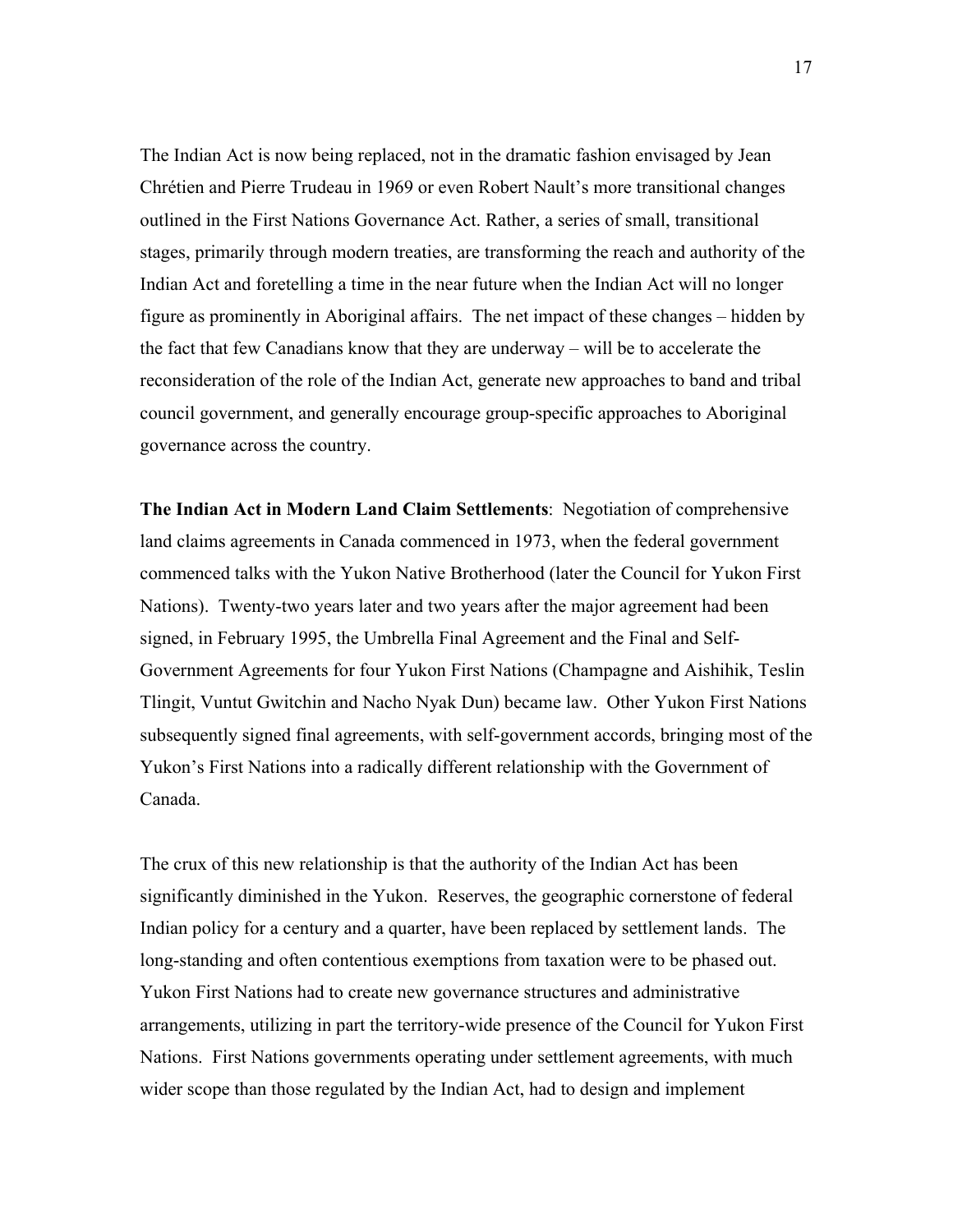financial management regimes, establish accountability systems acceptable to their communities, draft and pass appropriate legislation, and continue negotiations with federal and territorial authorities on financial/tax arrangements, and transfers of programs and services. The enabling federal legislation for the Yukon agreement, the Yukon First Nations Land Claims Settlement Act (1994), included only one direct reference to the Indian Act. In section 12, the legislation noted, "When a final agreement is given effect, the *Indian Act* ceases to apply in respect of any reserve, within the meaning of that Act, that is identified in the agreement as settlement land."<sup>23</sup> Furthermore, the selfgovernment agreements negotiated and implemented alongside the land claims settlement clearly identified the reduced role of the Indian Act for Yukon First Nations. ("Subject to subsections (2) and (3) and section 22, the *Indian Act* does not apply to a first nation named in Schedule II or to its citizens." $^{24}$ )

The settlement agreements were not designed to sever all ties between Yukon First Nations and the Government of Canada. The final accord speaks specifically (2.2.7) to the ongoing responsibilities of the federal government as citizens of Canada and as First Nations people, and to the continuing applicability of the Indian Act: "Except as provided in Chapter 4 - Reserves and Lands Set Aside and Chapter 20 - Taxation, nothing in Settlement Agreements shall affect any rights or benefits Yukon First Nations or Yukon Indian People may have or be entitled to under the Indian Act, R.S. 1985, c.I-5.<sup>225</sup>

<sup>&</sup>lt;sup>23</sup> For the text of the enabling legislation, see http://lois.justice.gc.ca/en/Y-2.3/text.html.

 $24$  Yukon First Nations Self-Government Act,, Laws of General Application, 17 (1). http://www.canlii.org/ca/sta/y-2.6/.

<sup>&</sup>lt;sup>25</sup> For the text of the final agreement, see  $\frac{http://www.ainc-inac.gc.ca/pr/agr/umb/indexe.html.}$  Two earlier clauses spoke to the broader rights of Yukon First Nations adherents to settlement agreements: **2.2.5** Settlement Agreements shall not affect the rights of Yukon Indian People as Canadian citizens and their entitlement to all of the rights, benefits and protection of other citizens applicable from time to time. **2.2.6** Nothing in Settlement Agreements shall affect the ability of Yukon First Nations or Yukon Indian People to participate in and benefit from, Government programs for status Indians, non-status Indians or native people, as the case may be. Benefits under such programs shall be determined by the general criteria for such programs established from time to time. Programs which apply to Yukon Indian People residing on a Reserve or on Land Set Aside shall not cease only by reason of the fact the land becomes Settlement Land pursuant to a Yukon First Nation Final Agreement.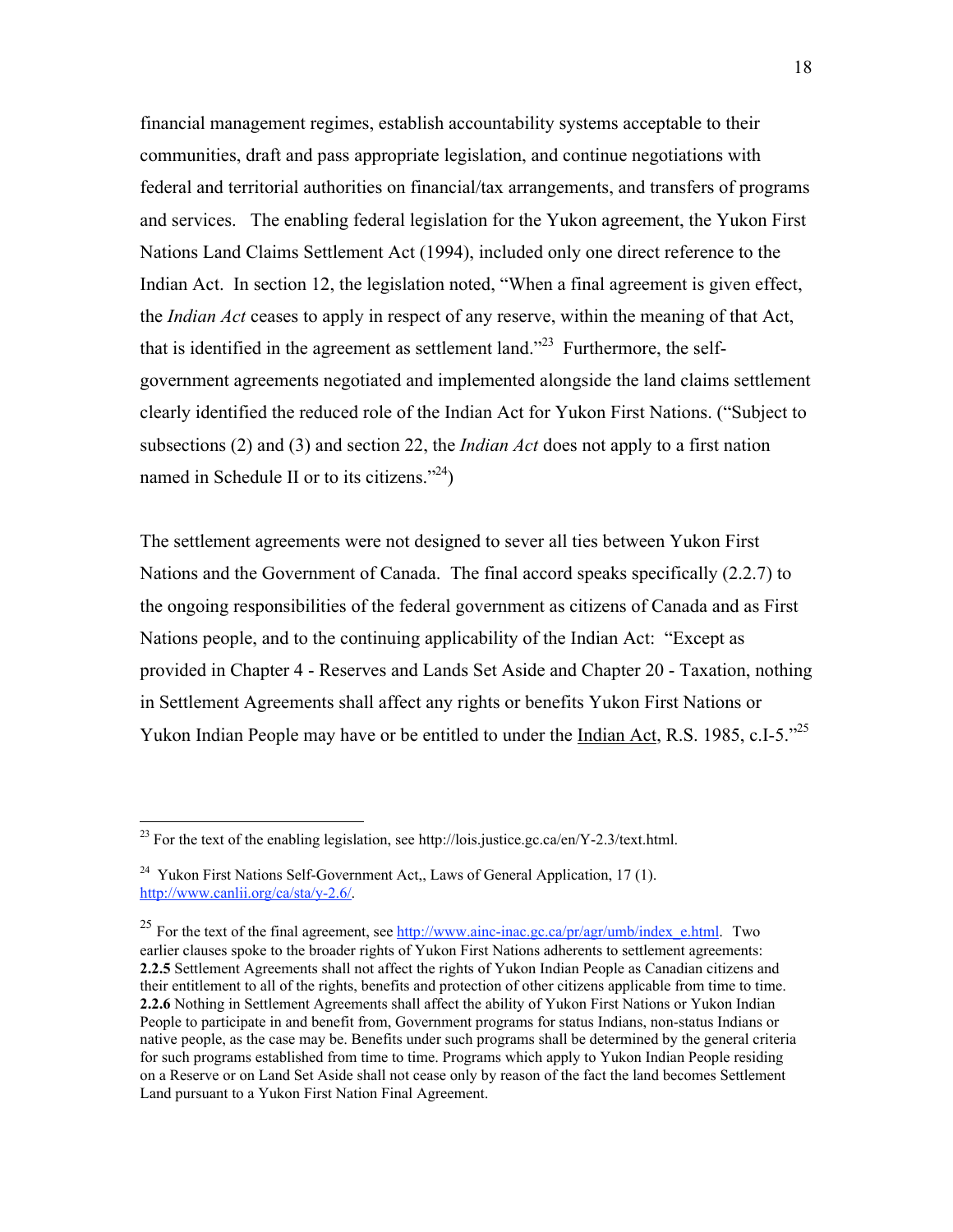The involvement of Yukon First Nations with the Indian Act continued in other ways. On issues of membership, becoming a beneficiary under the settlement agreements (where membership was left within First Nations authority) did not automatically make an individual a status Indian under the Indian Act. Conversely, having status under the Indian Act did not automatically confer the right to become a beneficiary under the Indian Act. The chapter dealing with reserves and (the new designation of First Nations lands under the settlement) lands set aside indicated that existing reserves could, at the request of First Nations, remain as reserves and therefore under the authority of the Indian Act or could be converted to settlement lands. Furthermore, the establishment of Aboriginal self-government is a process, not a single event or piece of legislation, meaning that each First Nation is moving at its own pace to assume responsibilities currently managed by the Government of Canada through Indian and Northern Affairs Canada. In sum, the changes in the Yukon were clearly transformative, albeit with lingering reminders of the long-term role of the Indian Act.

The most controversial and widely debate of the modern settlements, involving the Nisga'a of the Nass River valley in northwestern British Columbia, provides another illustration of the changing role of the Indian Act in Aboriginal communities. The Nisga'a often say that they have been negotiating their land claims settlement in the late  $19<sup>th</sup>$  century, when they first made representations to the Government of Canada for recognition of their ownership of their traditional territories. Ottawa paid scant attention to them at that time, particularly with the Government of British Columbia argued that the terms of their entry into Confederation eliminated any provincial obligation to support treaty processes. The Nisga'a continued to agitate for recognition. The famous Calder case argued before the Supreme Court of Canada was the spark that convinced the Government of Canada that land claims negotiations were inevitable for areas not yet covered by treaties. But still the Government of British Columbia balked at the prospect of negotiations, halting any meaningful effort to resolve the outstanding Nisga'a claims. Only in the late 1980s, in the last years of the Social Credit administration of Bill Vander Zalm, did British Columbia relent and come to the table. Although the federal government and the Nisga'a had been discussing land claims matters for years, it took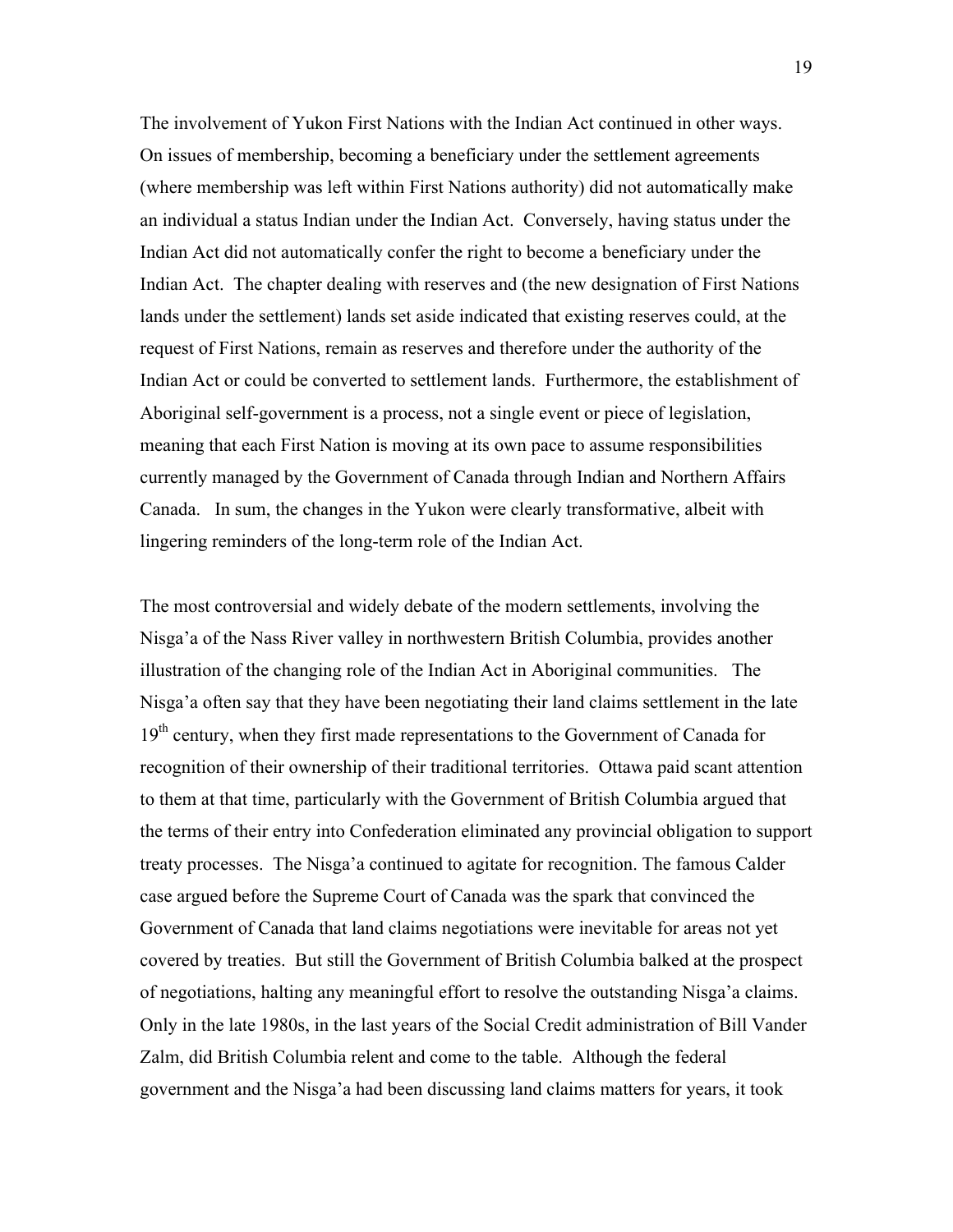time to bring the province on board. A final agreement with the Nisga'a and the Governments of Canada and British Columbia was not reached until 2000. The controversial accord touched off extensive debate, eventually leading to a British Columbia referendum on treaty process in the province. For the Nisga'a, the agreement ended decades of uncertainty and more than a generation of negotiation. The settlement also changed, profoundly, the role of the Indian Act in Nisga'a territory.

The Nisga'a approach to self-government is markedly different from that laid out in the Yukon, where each of the 14 First Nations has a First Nations government operating under the Umbrella Final Agreement. The old Indian Act administration has been removed, and replaced with the Lisims Government. Wilp Si'ayuukhl is the principle law-making authority for the Nisga'a, established along traditional lines, with a Council of Elders providing crucial cultural leadership. The Council of Elders is made up of Hereditary Chiefs (Simgigat), Hereditary Matriarchs (Sigidimhaanak) and other key Nisga'a elders. The actions and decisions of the Wilp Si'ayuukhl are implemented by a Government Executive. Local matters are administered by the Village Governments established for the four main Nisga'a communities (New Aiyansh, Gitwinksihlkw, Laxgaltsap, Gingolx). In addition, the Nisga'a made permanent provision for Nisga'a living off the settlement lands, establishing Urban Locals in Terrace, Prince Rupert and Vancouver. The Urban Locals provide local information and services (on a contract basis) from the Nisga'a government.

The Nisga'a moved quickly to convert their settlement into an active and productive Nisga'a-led government. Between 2000 and 2006, the Wilp Si'ayuukhl passed 28 different legislative initiatives, exercising the right to self-government as outlined in the agreement. The regulations and acts of the Wilp Si'ayuukhl ranged widely, establishing the formal foundations for Nisga'a government, outlining the human resource regulations for the First Nation, defining the contours of fisheries regulation, creating and amending electoral procedures, and otherwise handling the business of government and administration for the Nisga'a First Nation. Standard administrative systems were implemented, including the establishment of offices for Finance and Administration,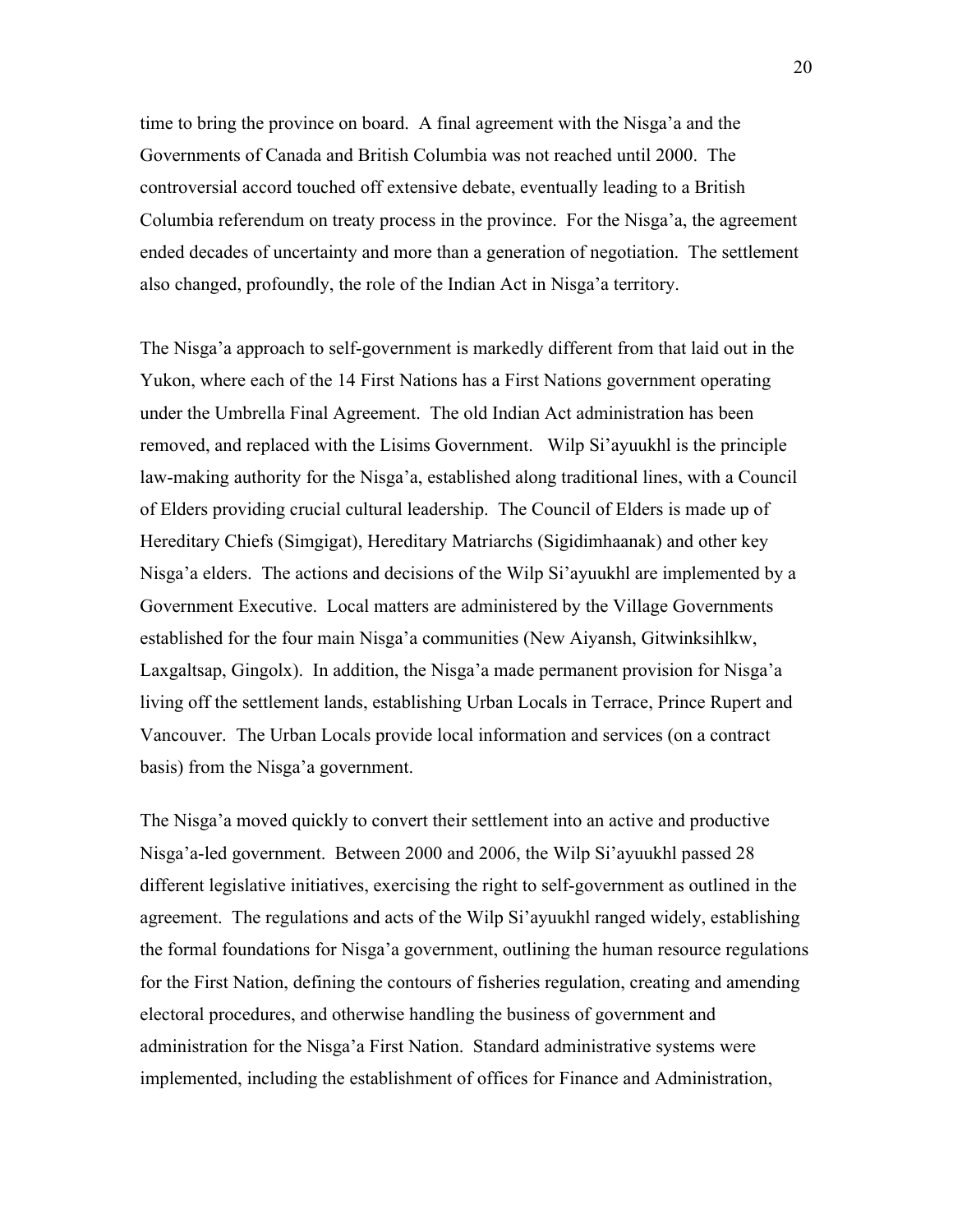Economic Development, Capital Projects, Land Title, and Communications. The Nisga'a government quickly expanded its a range of self-administered service departments, including Youth Organizing Youth, Children and Family, Ayuukhl Nisga'a (Nisga'a law, culture and history), Social Development, Eligibility and Enrolment, Access to Justice and Housing. The Land and Resources directorate assumed responsibility for the management of settlement lands and forestry resources, and fisheries and wildlife.

The Nisga'a frame their understanding of the new agreement in the context of the Indian Act. As Kevin McKay, Nisga'a Lisims Government Chairperson commented,

The Indian Act was in our lives for approximately 131 years. Compare that to the history of the Nisga'a Nation: our oral stories tell us that we've been here since the beginning of time. The Indian Act was here for 131 years and it did a lot of damage. The demand of our people, especially our hereditary chiefs, matriarchs and respected elders, was that we achieve recognition of the land question in a just and honourable way. To us, we interpreted that to mean on our own terms and conditions, not another prescription.<sup>26</sup>

The agreement, by removing the authority of the Indian Act (save for the role it plays in defining whether an individual is an Indian under the terms of the Act), represented a major shift away from the long-standing system of external control. The impact of living under the Indian Act, said Chairperson McKay, reflecting on the first half decade of selfgovernment, was more pervasive and difficult to overcome than many Nisga'a had anticipated:

Our experience has taught us that we were a bit ambitious in thinking that change would happen more quickly in this area. Indeed, a little more than six years into our experience and we still encounter the frustration of having to remind the federal and provincial governments of the new rules of the game under the Nisga'a final agreement, that we are no longer an Indian Act band council, that we are no longer a Societies Act tribal council, that we are a legal entity, both through Nisga'a Lisims Government on behalf of the nation and in each of the four Nisga'a villages. We have our own legal identity and all of those other key hallmarks of a selfgoverning people.

The transformation of governance in the Yukon, among the Nisga'a and for the other First Nations people who have signed modern treaties is more extensive than this outline

<sup>&</sup>lt;sup>26</sup> B.C. Treaty Commission, "Nisga'a Nation," http://www.bctreaty.net/files  $3$ /perspectives nisgaa.html.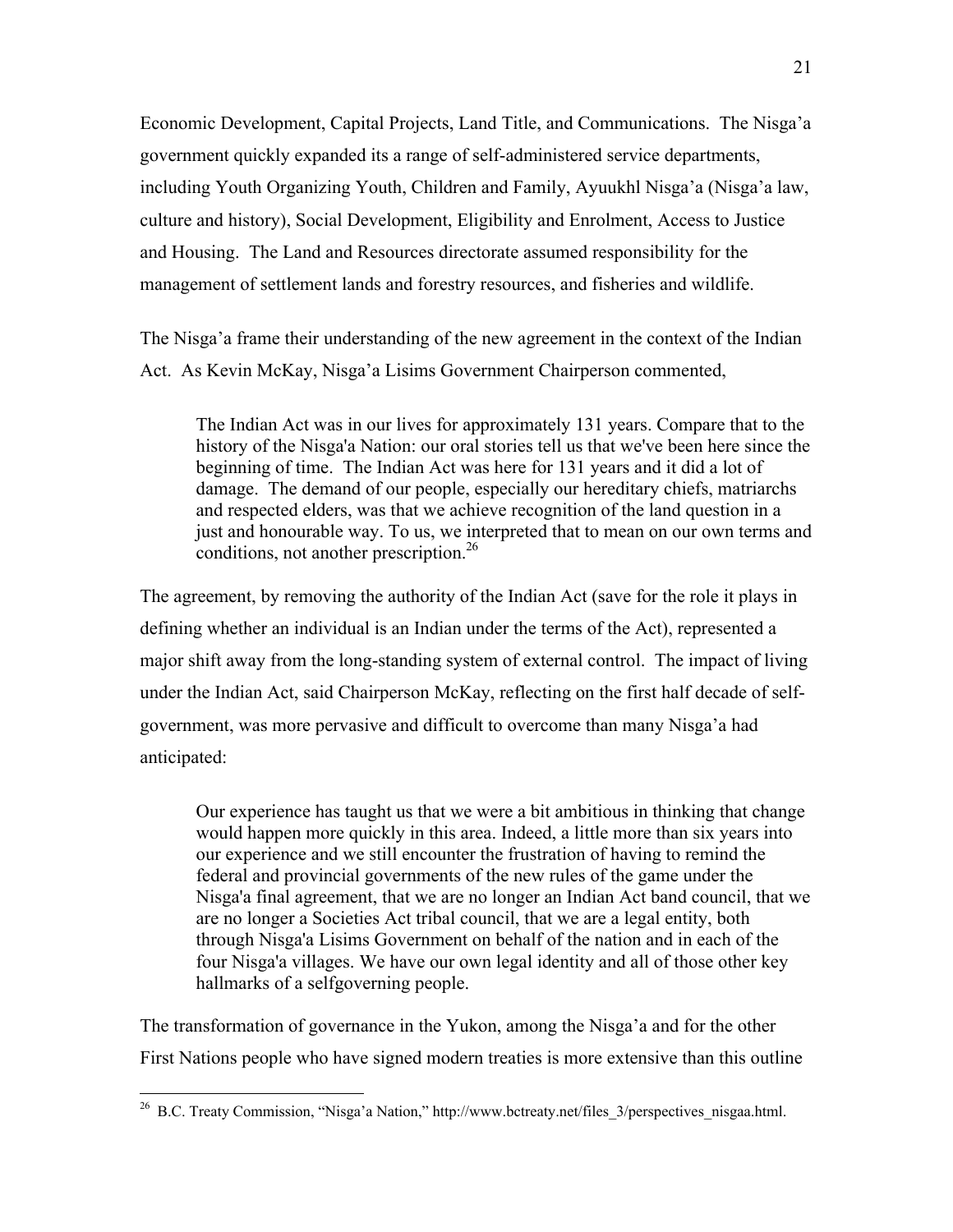describes. Power has shifted dramatically and, because the modern treaties are constitutionally protected, permanently to local First Nations governments and away from the Government of Canada. Many of these Aboriginal governments have reconstituted themselves along traditional lines, re-establishing the control of clans, recognizing the authority of elders and hereditary leaders, and/or permitting the exercise of Aboriginal customary law. Land is now controlled locally, under the terms of the settlement agreements, and Aboriginal people have secured extensive and ongoing participation in the management of resources. The Indian Agent of the past has long since gone, replaced for several decades by a complex bureaucracy that continued to exert control over Indigenous lives and now superseded in large measure by Aboriginal authority.

The Indian Act has not disappeared from the lives of First Nations people in the Yukon, the Nisga'a, or other Aboriginal Canadians. Indeed, considerable administrative and political complexity remains in the all jurisdictions covered by modern treaties. The agreements themselves ensure that the protections and benefits of the Indian Act – and there are some – are not eliminated by the signing of a land claims settlement. The federal government's fiduciary responsibility<sup>27</sup> remains in place. In the Yukon and in the Nisga'a territories, there are First Nations people who have status under the Indian Act but who are not beneficiaries under the terms of the modern settlement and its membership provisions. In these instances, the Government of Canada, through Indian and Northern Affairs Canada, maintains full responsibility for the non-settlement First Nations people. The federal government continues to debate issues of government accountability – to both First Nations constituents and the Canadian public – and there will likely be significant changes in the accountability requirements for Aboriginal governments. First Nations political leaders resent the intrusion into Aboriginal affairs – and see the demands for greater accountability as yet another example of Indian Act-type paternalism and colonial meddling.

 $27$  Fiduciary responsibility means that the federal government has a continuing obligation to act in the interest of the people or community they represent, in this case the First Nations of Canada. .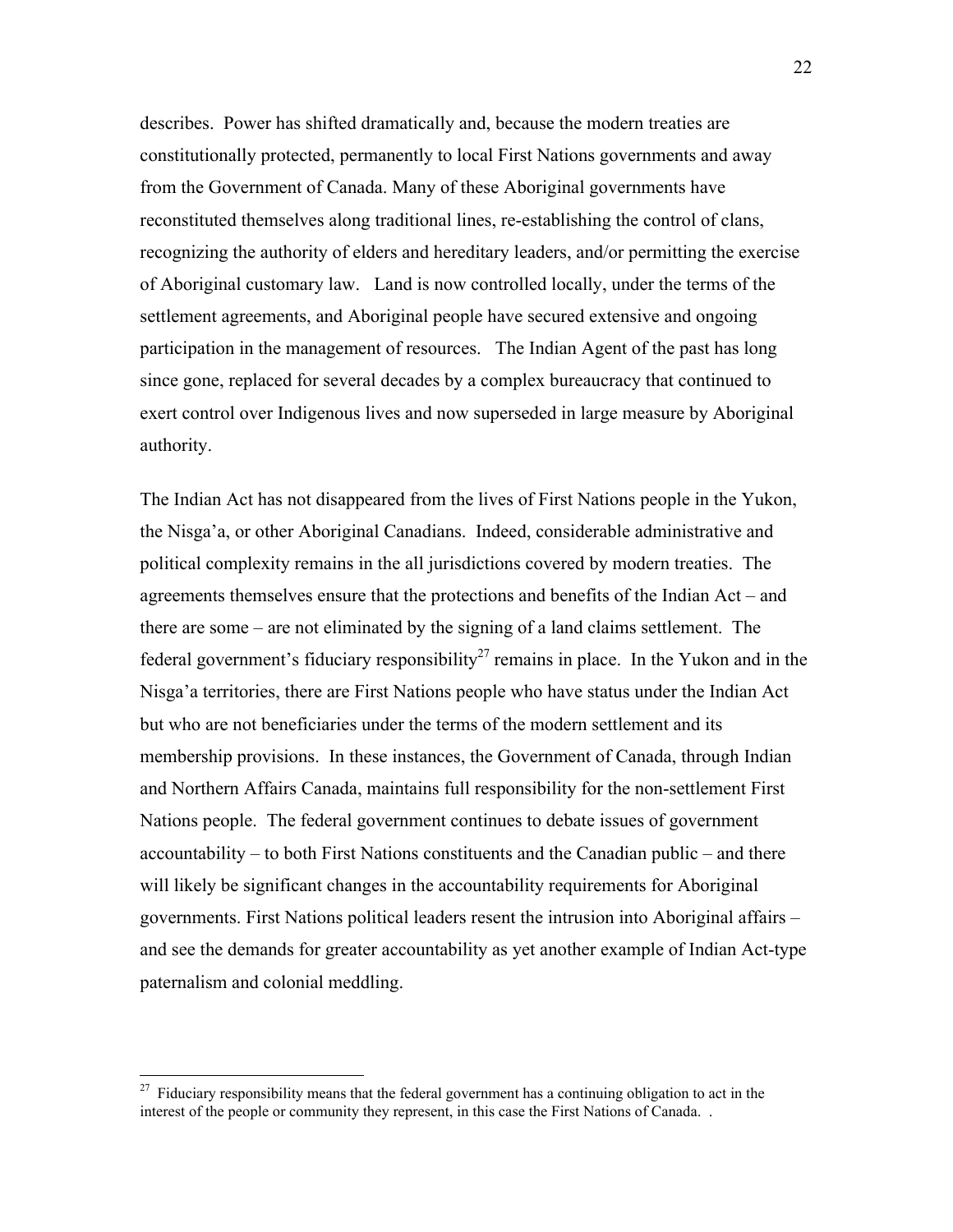**Living outside the Indian Act**: Little time has passed since the initial First Nations agreements to move outside the Indian Act. It is far too soon to declare the process a tremendous success or, alternately, to claim that the establishment of self-governing Aboriginal communities has failed to meet expectations. Conversations with federal government officials, territorial civil servants in the Yukon, and Aboriginal leaders, administrators and observers permits a series of tentative observations about the impact of modern settlements and the changing role of the Indian Act in the lives of Canadian First Nations. These are tentative observations. The coming years will reveal the degree to which the early experience with self-government provides a useful roadmap for other First Nations considering similar moves.

The move away from the Indian Act has attracted virtually no national or regional attention, among both Aboriginal and non-Aboriginal people. After all of the discussions and lengthy negotiations, the removal of the Indian Act from the lives of thousands of First Nations people in Canada has drawn surprisingly little comment or debate. Given the historic importance of the Indian Act and the longstanding criticism of the legislation, it is surprising that the successful movement of Aboriginal people away from the Act has not drawn more comment. For all of the symbolism associated with the Indian Act, correctly identified as being the source of many of the crises and problems facing First Nations people in Canada, there has been little off-setting celebration of First Nations emerging from out of the shadow of federal legislation. The First Nations involved have generally downplayed the significance of the transition in their public documents and political pronouncements, perhaps to reduce the expectations for an immediate and dramatic change in the lives of local Aboriginal people. There has been some community backlash against the leaders who negotiated the agreements to remove the Indian Act, most notably because fast results and greater changes were anticipated. In the main, however, the extensive consultation processes ensured that community members understood what was at stake in the shift away from the Indian Act.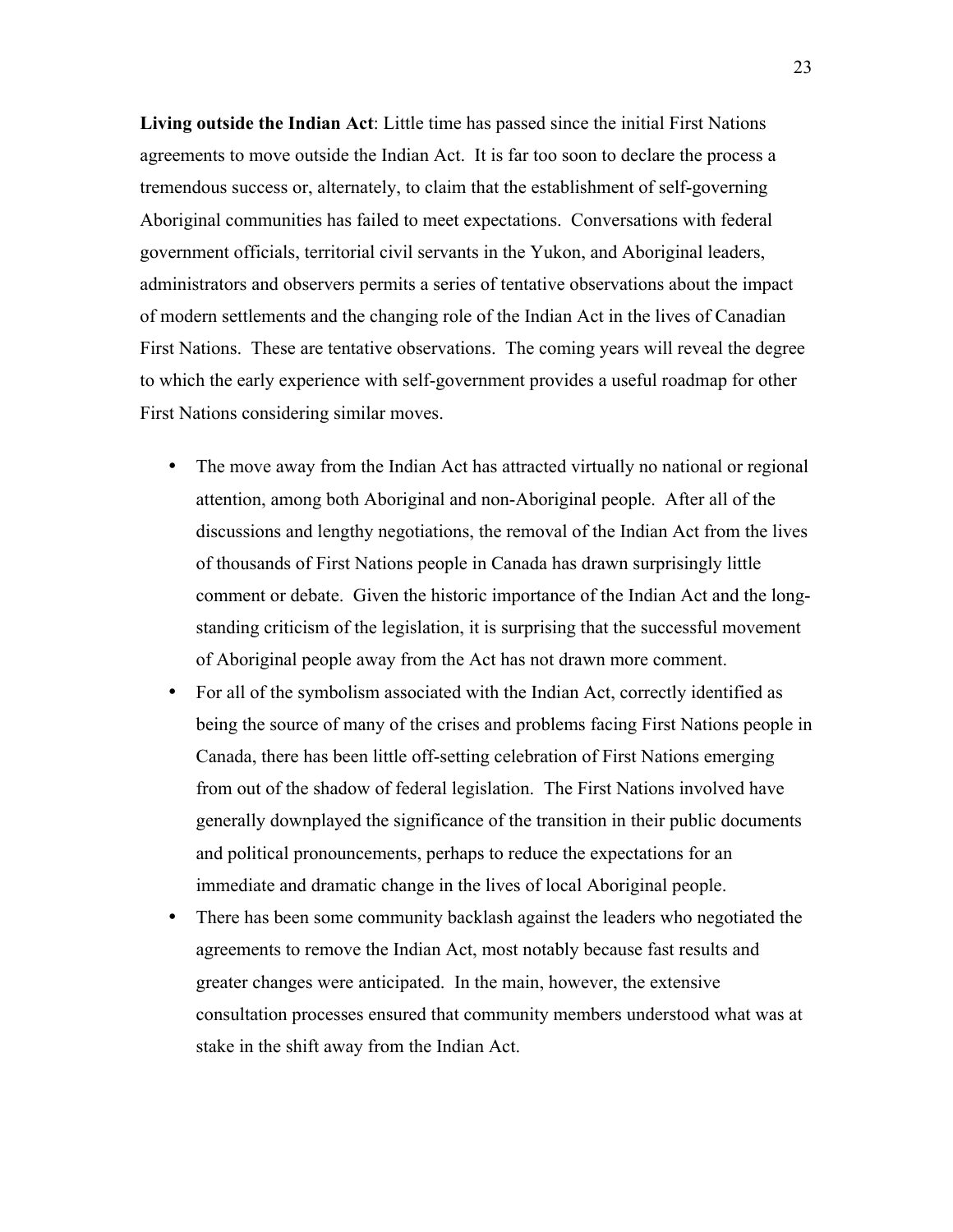The long-standing tax exemption for First Nations people earning income on an Indian Act reserve generated enormous anger among non-Aboriginal people. Given this situation, it has been surprising that little attention has been given to the gradual reduction and eventual elimination of the First Nations tax exemption. First Nations have not publicized the issue, and have been anxious to emphasize the more positive and constructive elements in the settlement agreements. Governments, for their part, have long shied away from commenting on the contentious provisions governing Aboriginal taxation for fear of sparking non-Aboriginal protests. The result has been that a highly symbolic element in the transition from the Indian Act to Aboriginal self-government has largely been ignored.

The assertions of numerous critics of the land claims settlements and selfgovernment processes that ending the supervisory role of the Government of Canada would bring chaos, poor administration and corruption have not bee borne out. There have been minor controversies in the Yukon, among the Nisga'a, and with other self-governing First Nations, but they have been inconsequential compared to the dramatic visions of administrative doom painted by opponents of the settlements.

The transition from total federal control under the Indian Act to truly selfgoverning First Nations has proceeded more slowly than many people anticipated. It took longer than expected to put the administrative and political apparatus in place and to educate the community about the transitions that are underway. Most First Nations moved cautiously in accepting administrative responsibilities from the Government of Canada, testing themselves and their administrative officers and avoiding the temptation to take large and potentially risky steps toward local administration. There is widespread sentiment that the transition process has been more difficult and more time-consuming than assumed.

The claims by advocates of self-government, modern settlements and the removal of the Indian Act that changes in the administrative system would bring about dramatic and radical change in First Nations communities have not been proven in the short-term. Initial enthusiasm for the settlements was soon replaced by the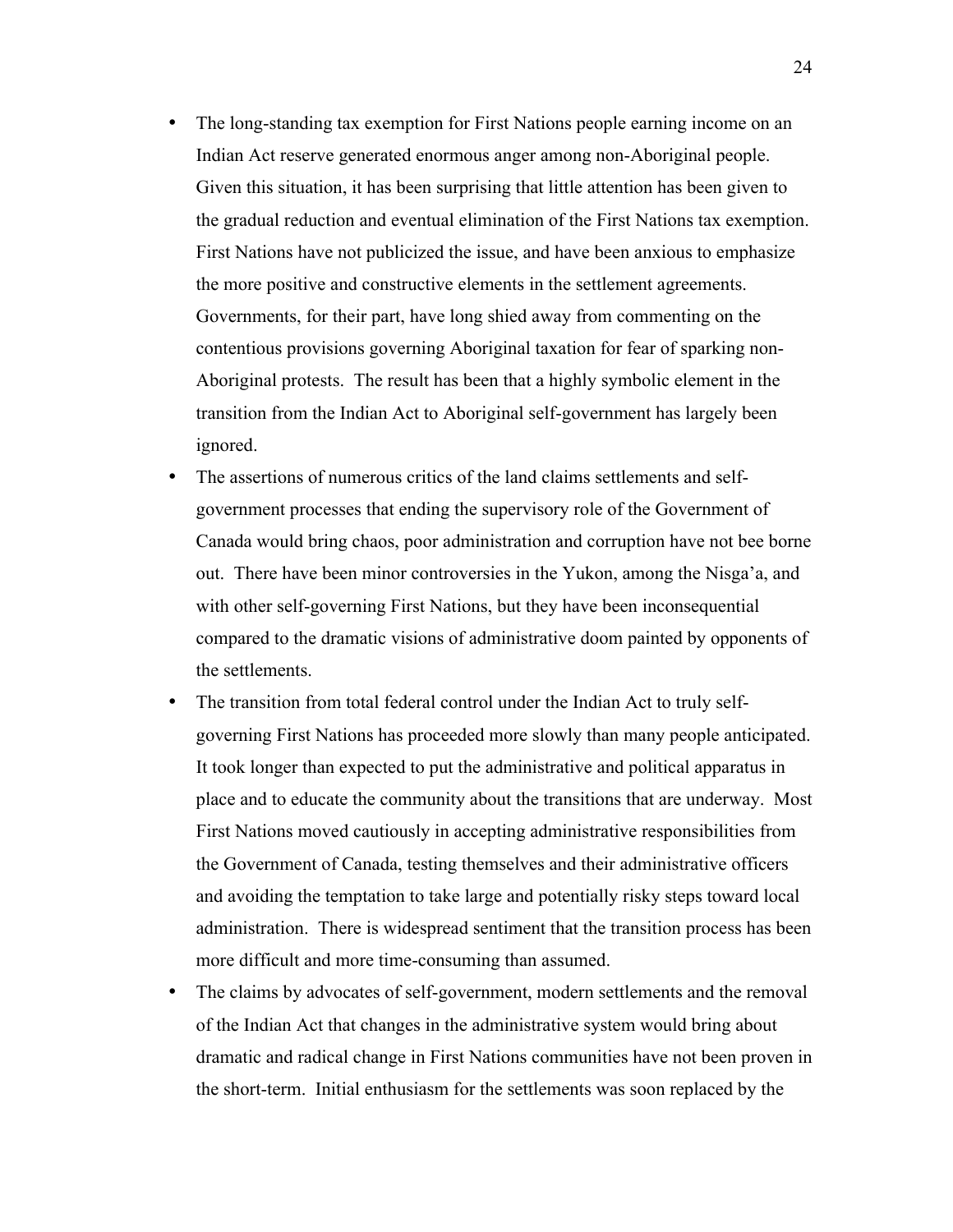details and difficulties of implementation. Negotiations with federal and regional governments, instead of ending, have shifted to other forums and topics, focusing mostly on the translation of legislation and negotiated agreements into practical management systems.

The work of self-government and operating outside the Indian Act is dramatically different from the challenges associated with negotiating agreements with the federal and territorial/provincial governments. Many of the key land claims negotiators have left First Nations government, often feeling the personal effects of many long and difficult years at the negotiating table. Since the skill set required for the implementation and administration of the agreements is radically different than those needed for successful negotiations, First Nations have struggled to find leaders willing and able to take on the new assignments of the post-Indian Act world.

For more than forty years, Canadian First Nations have been engaged in a difficult, occasionally angry, series of negotiations with the Government of Canada and regional governments. These negotiations produced a frustration with government and agents of authority that has become a part of First Nations culture. Anger that was once directed at federal and provincial/territorial officials did not evaporate immediately and required a new outlet. In some instances, the frustrations have been re-focused on Aboriginal officials and governments, adding to the considerable difficulties of administrating the settlements and selfgovernment agreements.

First Nations underestimated the legal, political and administrative work associated with converting land claims agreements and self-government accords into practical, appropriate and sustainable First Nations legislation and political structures. For many years, First Nations leaders negotiated for the right of communities to determine their future. Having gained that right, these same leaders now faced the very difficult challenges of drafting legislation, securing community support (particularly for tradition and culture-based governance systems and laws), developing administrative systems, and recruiting suitable personnel. This community-based work, coming at the end of an exhausting,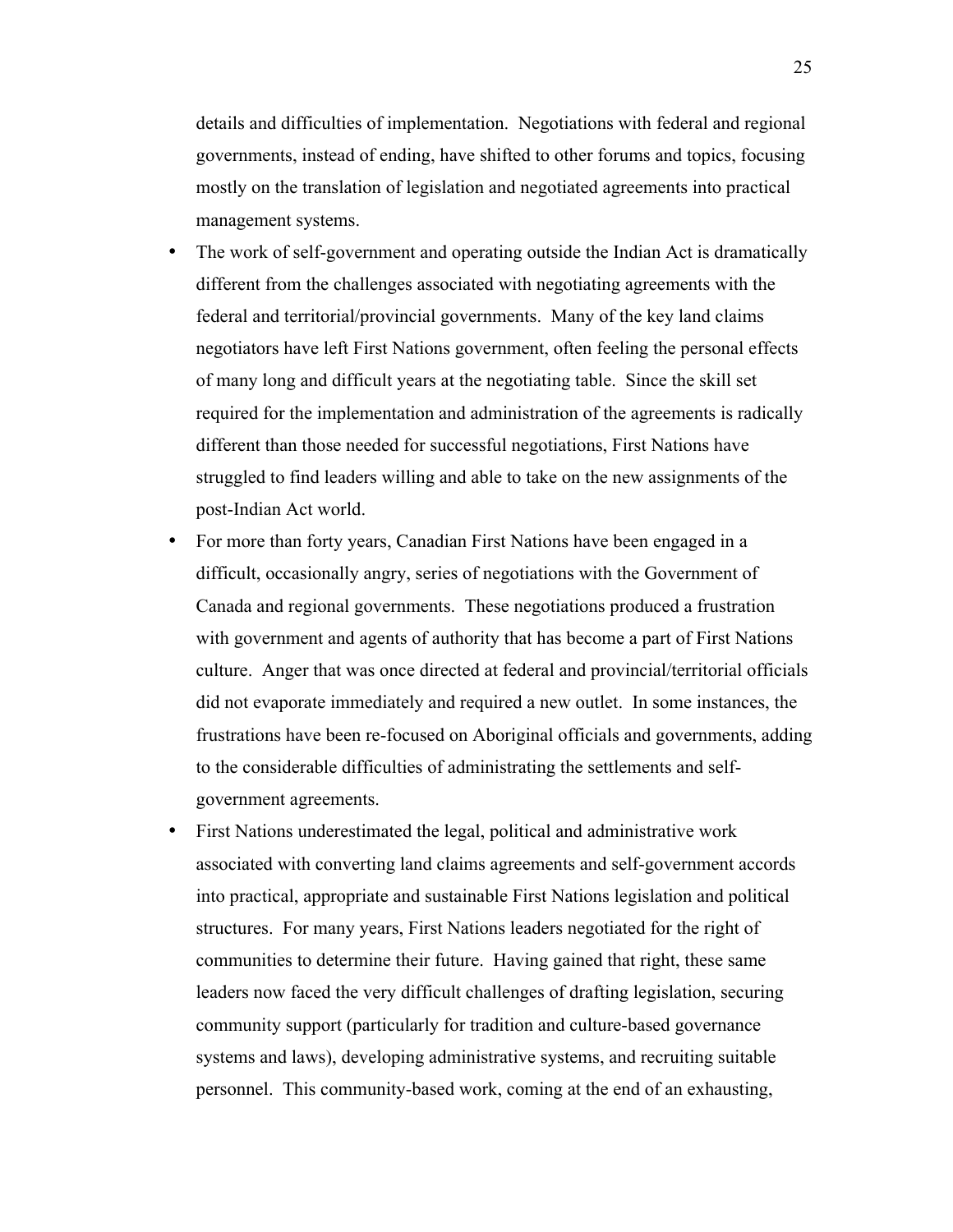externally-oriented political process, has been time-consuming, controversial, and extremely difficult for leaders who had assumed that the post-settlement processes would unfold more smoothly and with greater First Nations support. A major issue, and one Aboriginal leaders raise with caution, has to do with the administrative capacity to manage the transition from the Indian Act to selfgovernment. It is not that First Nations community lack talented and dedicated leaders; perhaps the only thing that has sustained Aboriginal governments over the past three decades has been the intense devotion and determination of its ore leadership group. Rather, the challenge is that assuming responsibility for a wide range of government responsibilities requires more trained and experienced administrators than most First Nations have available. Even the Nisga'a, who have long supported education and training for their young people, have had difficulty attracting and retaining skilled administrators for the many and growing tasks associated with self-management.

First Nations communities emerging from out from under the Indian Act discovered that there were few tested or viable models for administration and governance. Given that most communities were searching for solutions which reflected Aboriginal traditions and customary law, most did not look externally for field-tested models of administrative and political operations. Most groups have not examined the experience of other communities in great detail and have instead emphasized the need to develop local solutions to local problems. Of course, so little time has passed since the signing of the major accords that it is not yet known which systems work the best. Furthermore, and perhaps most importantly, self-government arrangements and post-Indian Act circumstances are so community and culture-specific that finding transferable models and examples will prove difficult into the future.

The Yukon process, involving 10 individual First Nations agreements and one umbrella agreement that covers the whole territory, has produced very uneven results, reflecting the condition, interests and priorities of the various communities and governments. The result has been an administrative patchwork that, because it is First Nations-focused, has seen relatively little region-wide or coordinated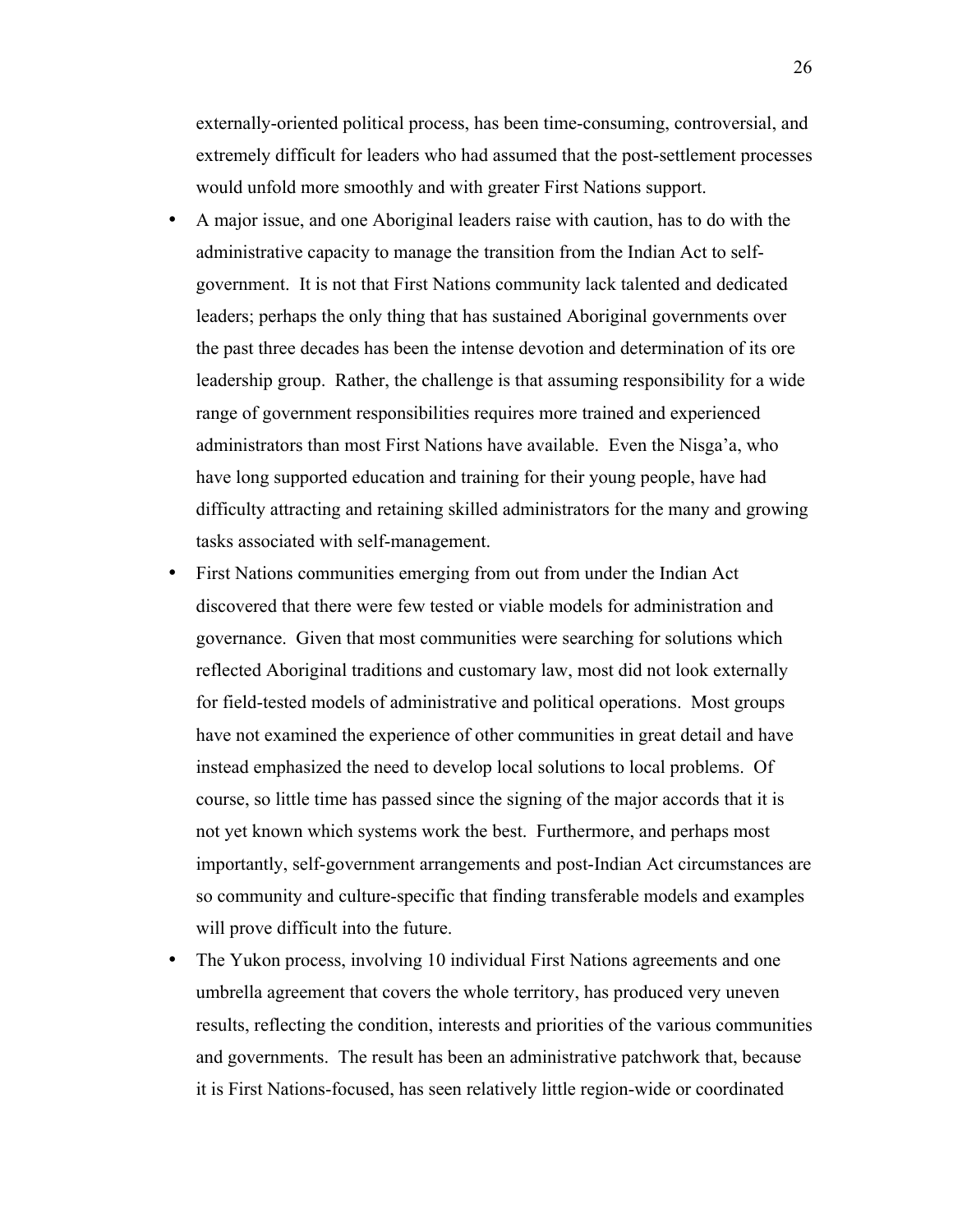activities. Some observers worry that the Yukon First Nations have lost important opportunities for economies of scale and administrative efficiency. Many predict that, over time, smaller First Nations will realize that joint administration or certain programs and responsibilities will provide better results than communityspecific administrative structures. The settlement structure established through the Nisga'a settlement draws the Nisga'a people together in a system that recognizes shared language and culture. As a consequence, the balance struck between the Lisims government and the Village Governments appears more sustainable than the Yukon arrangements (which, it must be emphasized, reflect the cultural and linguistic diversity in the territory).

There has been no significant talk of wanting to go back or regretting the transition away from the Indian Act. Although First Nations governments recognize that they face formidable challenges, there is widespread acceptance of the reality that the Indian Act is gone and that First Nations have assumed responsibility for managing their affairs. There is rarely even a murmur of favourable comment on the old Indian Act regime or even a hint that the shift to self-administration was the wrong way to go (although some do comment that their political leaders did not secure enough in the way of a settlement). For those First Nations who have made the change, a new path has been set, one filled with hard work and uncertainty but with solid reasons for optimism about the future. The current situation in the Yukon, for the Nisga'a and in other former Indian Act communities is not a full and proper test of life outside the Indian Act. For a variety of complex reasons – dealing with membership, the rights of off-reserve status Indians and other Indigenous peoples, partial self-government arrangements and the like – First Nations who have opted out from under the Indian Act nonetheless have extensive engagement with the Government of Canada and Indian and Northern Affairs Canada. Indian Affairs is far from removed from the lives of self-governing First Nations, and will remain an active player for many years to come. As a consequence, even communities that have opted out of the Indian continue to feel the frustrations associated with external control and federal government involvement in their lives.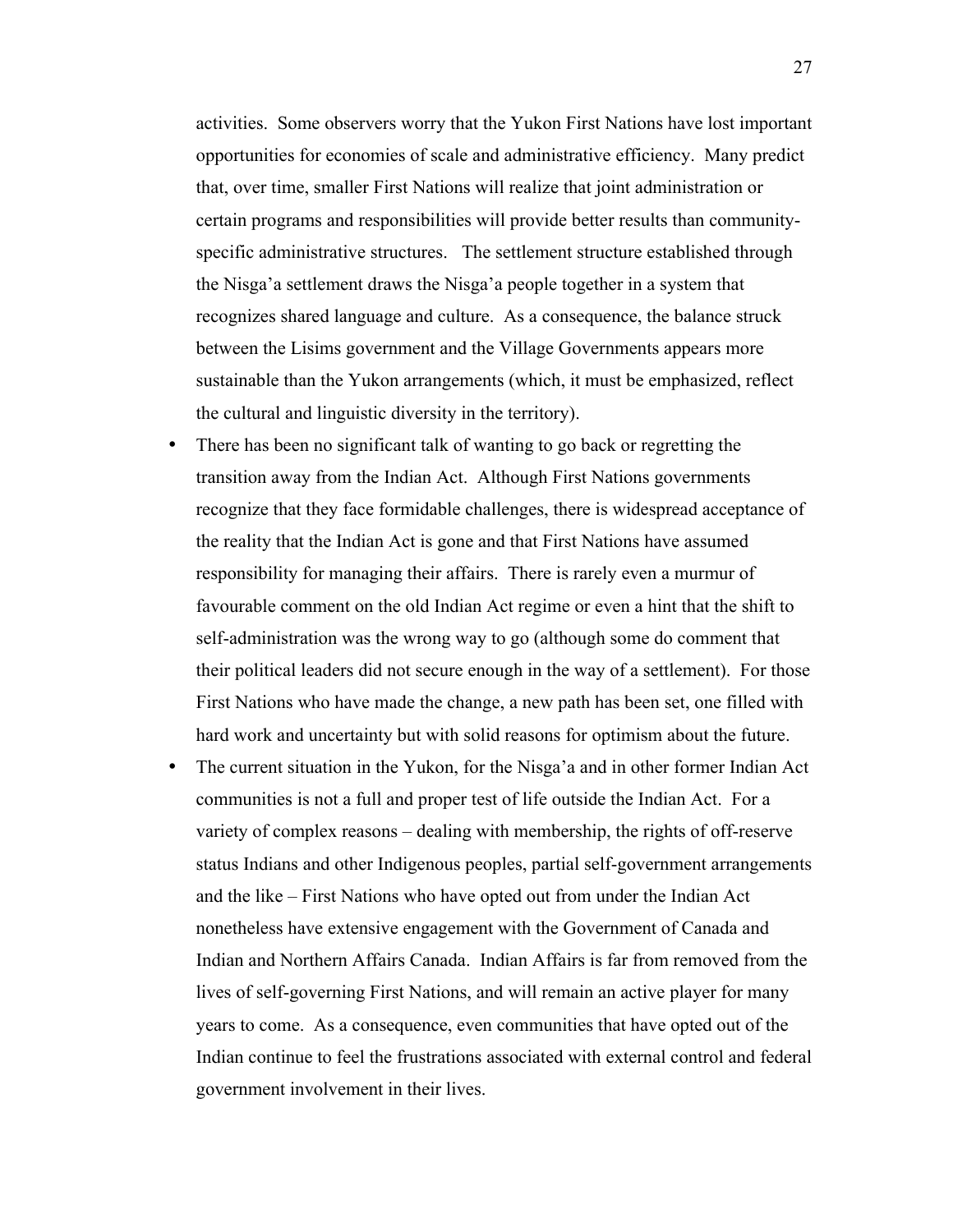All First Nations leaders involved with moving away from the Indian Act understand that the process of regaining control will take a very long time. Several spoke of the process requiring two or three generations before the intrusive aspects of the Indian Act – and the effects of living under a totally controlling institution – are purged from the lives of First Nations people. Thos expecting a rapid transition and quick improvements in civic life, economic activity and the like are destined to be disappointed.

Most importantly, perhaps, Aboriginal people familiar with the process of moving outside the Indian Act point to one critical transition: the shift in community focus away from negotiations and relations with the Government of Canada to a much greater emphasis on local issues and concerns. Leaders now confront community problems more than reluctant civil servants in Ottawa. The resulting debates have been difficult on occasion – struggles over local improvements, job creation, health and education are challenging at the best of times – but communities have more time, personnel and resources to devote to solving the very real problems at home. This is the most promising outcome to date from the process of moving away from the Indian Act, for it means that the communities and their leaders can devote their energy and resources to local priorities and not to complex negotiations with distant governments.

**The Future of the Indian Act in Canada**: The foundations of Aboriginal community life, governance, and relations with the rest of the country are changing rapidly. For generations, the Indian Act defined federal government management of Indigenous affairs and set the legal and administrative structures within which Aboriginal people lived, worked and attempted to control their lives. Much attention has focused on the more serious manipulations of First Nations people, such as the pass regulations governing movements off reserves, attempts to control the potlatch, the Sun Dance and other crucial cultural practices, and restrictions on Aboriginal voting and the right to own property. It is crucial to understand the comprehensive impact of the Indian Act on Aboriginal life. The Indian Act effectively guided Aboriginal communities and ensured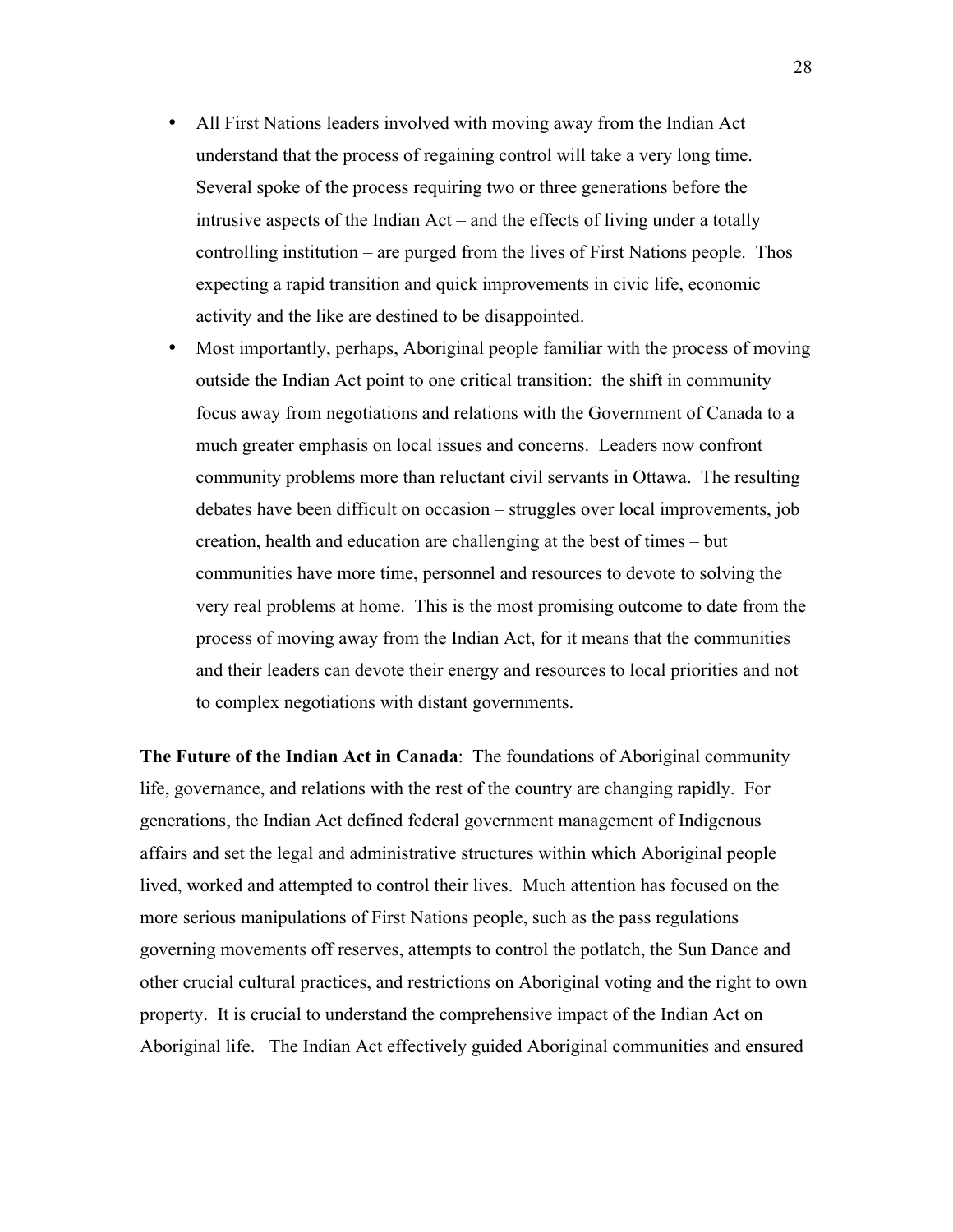that status Indians operated within the confines of the legislation, as interpreted and implemented by the Department of Indian Affairs.

To be a status Indian in Canada was to be immersed in a "total institution," which enveloped those caught under its authority and which rendered them largely without power to determine their destiny. It is this all-inclusive power – the reality of being under the effective daily control of a distant political authority – that stripped away First Nations autonomy, undercut their confidence and restricted their ability to compete effectively with other Canadians. Total institutions remove dignity, self-respect and a sense of independence; they are, in return, the foundation of dependency, demoralization and cultural loss. Attempts to understand the full impact of the Indian Act must move well beyond the details of specific clauses, amendments or regulations and must reflect more broadly on how this critical and long-standing piece of government legislation sent a clear message to status Indians across the country that they were lesser citizens within Canada and therefore lacked the most basic rights, freedoms and opportunities available to other Canadians. The Indian Act is both a symbol of cultural and political domination but, in a very real and pervasive sense, the cause of much Aboriginal suffering, discouragement and cultural loss.

If it is hardly surprising that Indigenous peoples often refer to the Indian Act with contempt and derision, it is less easy to explain why many status Indians continue to support the continuation of the legislation, albeit with amendments and greater Aboriginal control. Most of the Aboriginal governments currently operating within Canada derive their power from the Indian Act. The Chiefs and Councilors elected under its provisions, operate under its authority, and increasing assume responsibilities hitherto delegated to the Department of Indian Affairs. Many communities, particularly those in the more densely settled southern areas, have operated under the Indian Act for generations and are familiar with the provisions and administrative and political structures. The Indian Act, while the source of much First Nations pain, is also the legal and administrative focus of Aboriginal distinctiveness. The Act also makes clear that the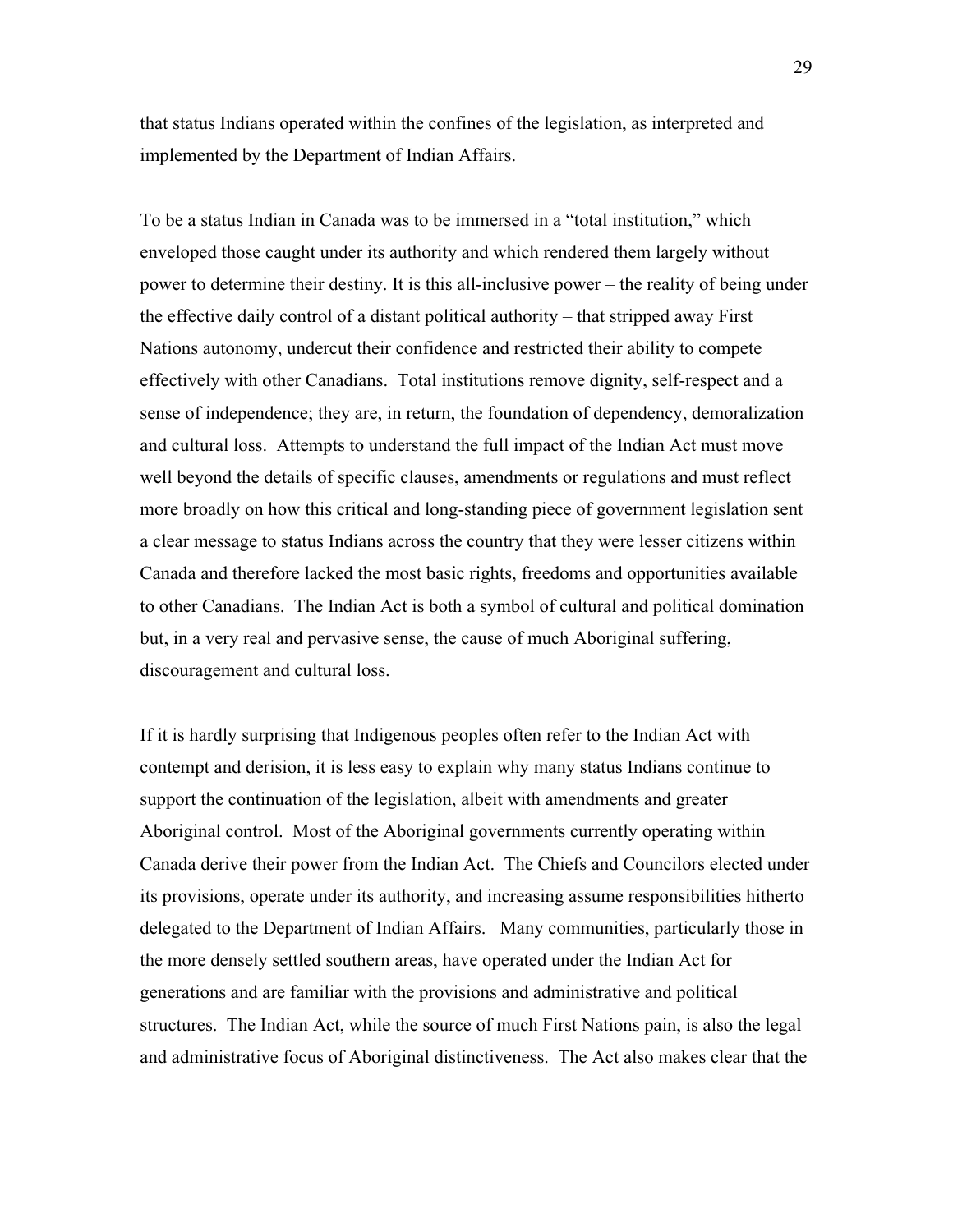Government of Canada has an ongoing and comprehensive set of responsibilities to First Nations people in the country, ensuring status Indians of special and distinctive status.

The debate about the Indian Act over the past 40 years has understandably been shaped by the sweeping intent of the White Paper of 1969. The effort in the late 1960s to eliminate the Indian Act, which many Aboriginal leaders supported, was linked to the federal government's plan to eliminate all special provisions and rights for status Indians. In other words, the Trudeau government connected a desirable end – eliminating the Indian Act – with an undesirable outcome – stripping status Indians of significant legal and political rights and government obligations. Not surprisingly, therefore, subsequent debates about changing the Indian Act have occurred against an historic backdrop of the elimination of federal obligations to First Nations people. Thanks to the White Paper, Indigenous peoples are understandably very wary about the federal government's ultimate intentions in changing the Indian Act. However imperfect – and it is that – the Indian Act at least commits the Government of Canada to the recognition of the special legal status of Aboriginal people.

Canada is, however, now moving fairly quickly away from its emphasis on the Indian Act as the focal point for federal-government-Indigenous relations. The dominance of the Department of Indian Affairs in the lives of First Nations communities recedes further each year. Already more than 80% of the funds spent on status Indians are managed by band or tribal governments. This will expand in the coming years. Recent northern land claims agreements and agreements in principle signed in British Columbia in 2006 have revolutionized Aboriginal governments and removed most of the authority and relevance of the Indian Act, as the Nisga'a and Yukon First Nations have experienced. The agreements in principle signed by the Lheidli T'eeneh Band, the Maa-nulth First Nations, and the Tsawwassen First Nation all include provisions comparable to those in the Nisga'a and Yukon settlements.28 The creation of Nunavut, an Inuit-controlled jurisdiction with the same range of powers as the other two territories, has raised even

<u>.</u>

 $28$  For the text of the British Columbia agreements, see http://www.gov.bc.ca/arr/firstnation/lheidli/default.html.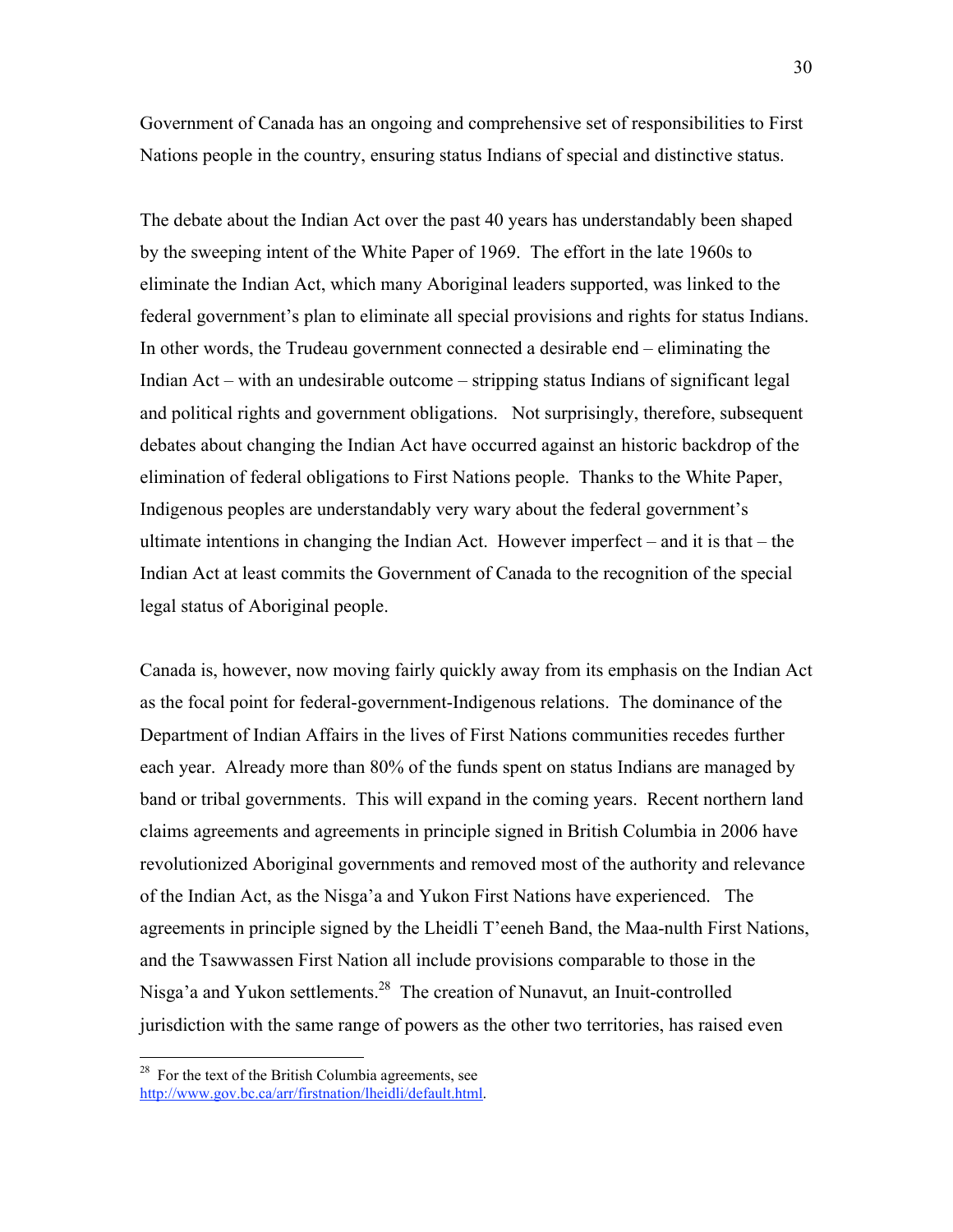further the bar on Aboriginal governance. Self-government agreements, like that negotiated by the Westbank First Nation, similarly eliminate much of the authority of the Indian Act within the lives of specific First Nations.29

The current push to finalize modern treaties in British Columbia and treaty negotiations in the Maritimes will, over time, result in even more status Indian communities agreeing to come out from under the Indian Act. They will instead operate under the terms and conditions of agreements that recognize the centrality of Aboriginal governments and accept Indigenous law-making authority. Equally, the Government of Canada has been moving in other ways beyond the limits of the Indian Act in recent years. Ottawa has been working more closely with Métis communities and with urban Aboriginal populations, groups who argued their needs were not being met under the Indian Act, with its emphasis on status Indians and reserve governments.<sup>30</sup> These efforts have challenged the central role of reserve-based band governments created under the Indian Act and have broadened the federal government's programming for Indigenous people in Canada. Put simply, the Indian Act no longer dominates Aboriginal-government relations and no longer provides a singular focus for the management of status Indian affairs.

Despite all of these changes, the Indian Act remains a touch-stone for Aboriginal politics in Canada. Many Indigenous politicians still lobby for its retention. Others attack it as the classic illustration of Canadian paternalism and colonialism and demand its abolition. Slowly, this pivotal piece of legislation is being replaced by agreements that Aboriginal governments and communities feel more appropriately represent their needs and interests. The modern treaties signed in northern districts have become models for future accords

<sup>&</sup>lt;sup>29</sup> See the Westbank First Nation Self-Government Act,  $\frac{http://lois.justice.ge.ca/en/2004/17/text.html.}$ 

 $30\text{ T}$  The conflict over the political representation of off-reserve status Indians was capped by the Corbiere decision by the Supreme Court of Canada in 1999, which recognized the right of off-reserve status Indians to have "reasonable representation" in band governments. For a discussion of this decision, see "Corbiere Decision Making Waves," Windspeaker, July 1999.

http://www.ammsa.com/windspeaker/WINDNEWSJULY99.html#anchor844596 For the perspective of the Indian and Northern Affairs Canada on Corbiere, see http://www.ainc-inac.gc.ca/nr/prs/sd2000/00168bk\_e.html.